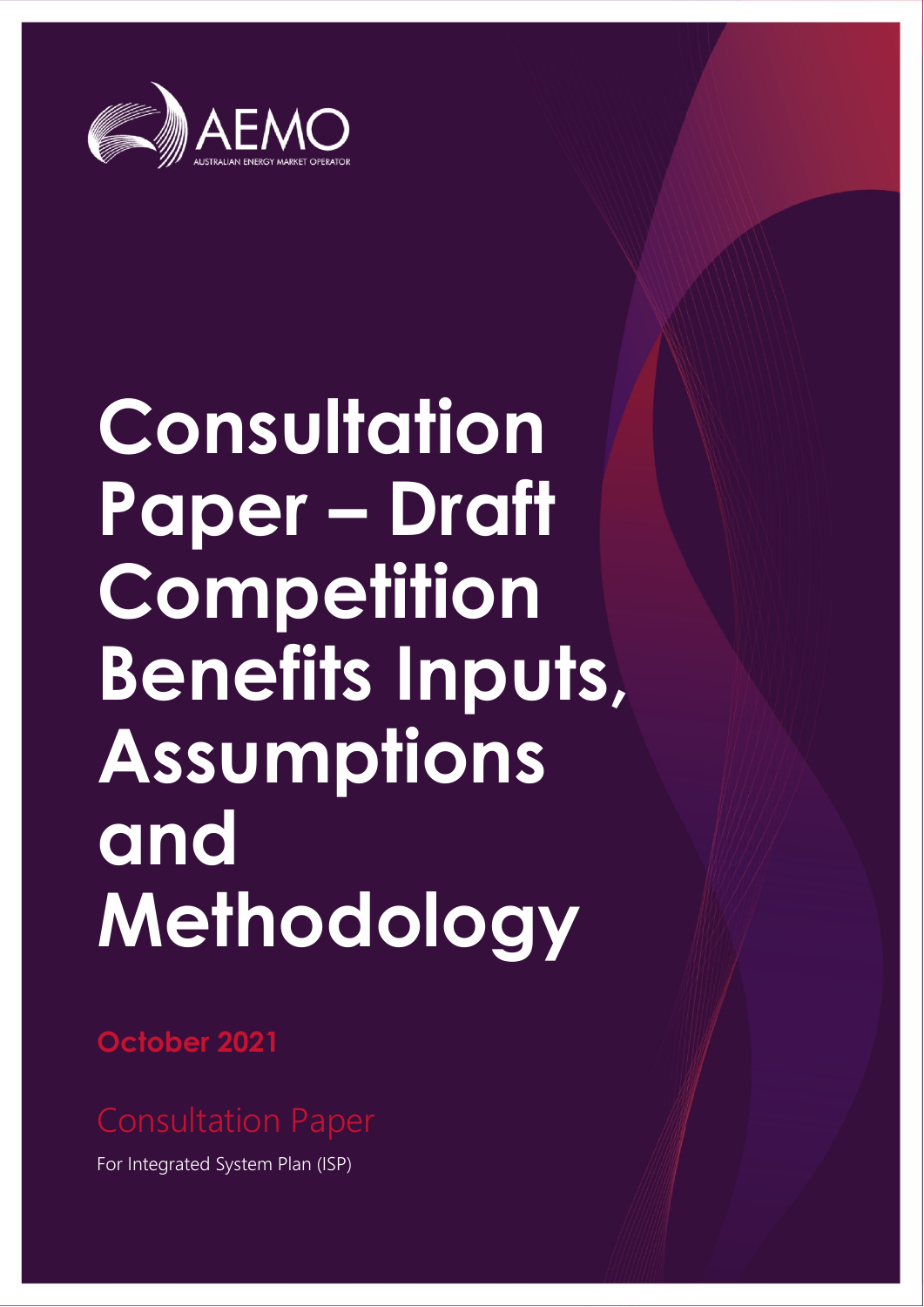## **Important notice**

#### **PURPOSE**

AEMO publishes the Consultation Paper – Draft Competition Benefits Inputs, Assumptions and Methodology pursuant to section 5.22.8(d) of the National Electricity Rules (NER). This Consultation Paper includes key information and context for the methodology proposed to be used by AEMO to quantify competition benefits as part of the ISP process.

#### **DISCLAIMER**

AEMO has made all reasonable efforts to ensure the quality of the information in this publication but cannot guarantee that information, forecasts and assumptions are accurate, complete or appropriate for your circumstances. This publication does not include all of the information that an investor, participant or potential participant in the National Electricity Market (NEM) might require, and does not amount to a recommendation of any investment. Anyone proposing to use the information in this publication (which includes information and forecasts from third parties) should independently verify its accuracy, completeness and suitability for purpose, and obtain independent and specific advice from appropriate experts. Accordingly, to the maximum extent permitted by law, AEMO and its officers, employees and consultants involved in the preparation of this document:

- make no representation or warranty, express or implied, as to the currency, accuracy, reliability or completeness of the information in this document; and
- are not liable (whether by reason of negligence or otherwise) for any statements or representations in this document, or any omissions from it, or for any use or reliance on the information in it.

#### **VERSION CONTROL**

| Version | <b>Release date</b> | <b>Changes</b>  |
|---------|---------------------|-----------------|
| 1.0     | 15/10/2021          | Initial release |

© 2021 Australian Energy Market Operator Limited. The material in this publication may be used in accordance with the [copyright permissions on AEMO's website](http://aemo.com.au/Privacy_and_Legal_Notices/Copyright_Permissions_Notice).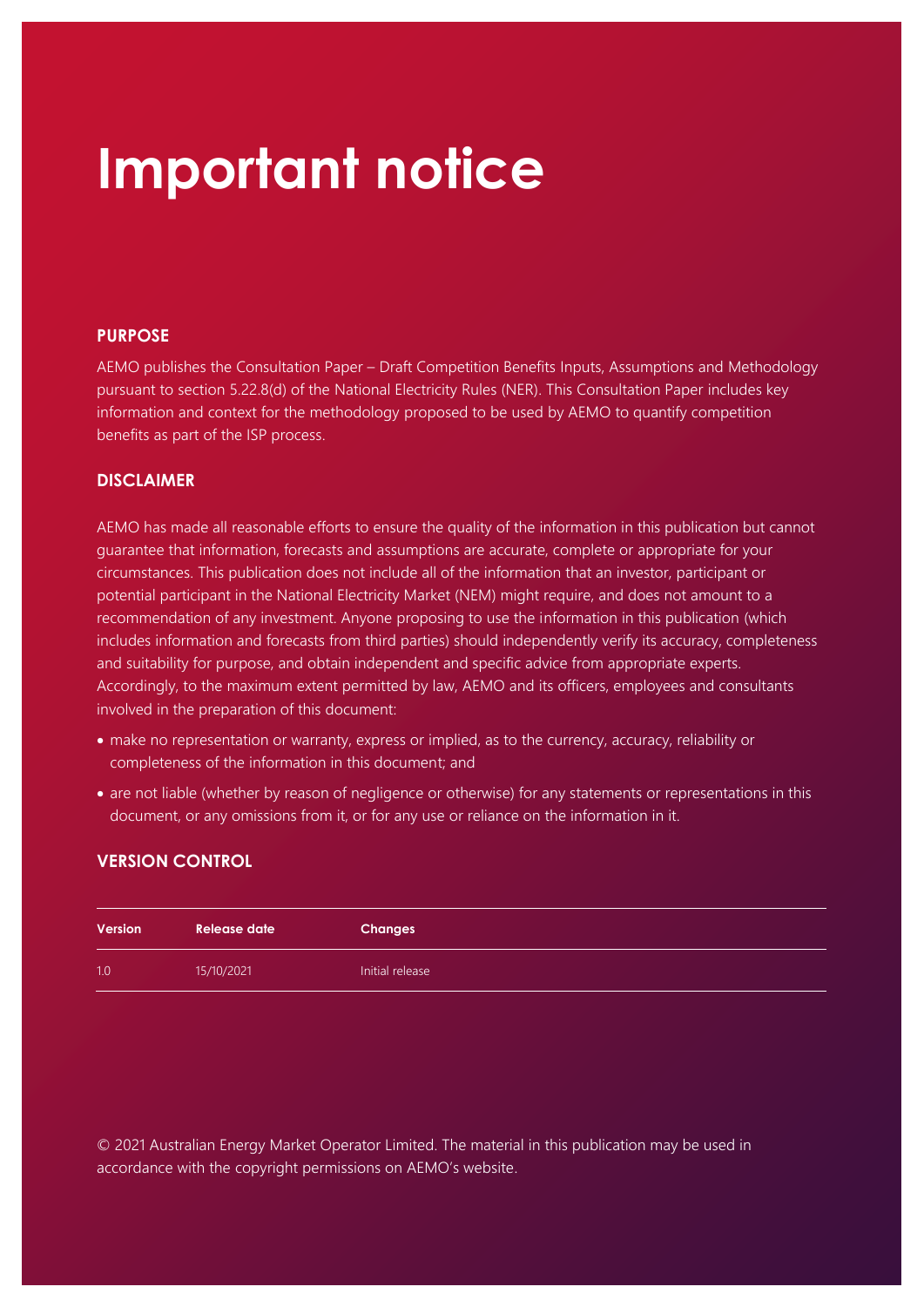## <span id="page-2-0"></span>**Executive summary**

#### **Notice of consultation**

The *Integrated System Plan* (ISP) is a whole-of-system plan that provides an integrated roadmap for the efficient development of the National Electricity Market (NEM) over the next 20 years.

Leveraging expertise from across the industry is pivotal in developing a robust plan that supports the long-term interests of energy consumers. AEMO is committed to facilitating a stakeholder engagement process that ensures a collaborative approach to developing the 2022 ISP.

When developing an ISP, the National Electricity Rules (NER) require AEMO to develop, consult on and publish the ISP Methodology and *Inputs, Assumptions and Scenarios Report* (IASR) in accordance with the Australian Energy Regulator's (AER's) *Forecasting Best Practice Guidelines*<sup>1</sup> ('FBP Guidelines').

AEMO has completed this process for the 2022 ISP:

- The 2021 IASR was published in July 2021.
- The ISP Methodology was released in August 2021.

The purpose of this Consultation Paper is to commence a single-stage consultation process in accordance with the FBP Guidelines on both the IASR and ISP Methodology, specifically in relation to competition benefits. The IASR and ISP Methodology otherwise remain unchanged.

#### **Competition benefits and the ISP**

Section 5.22.10(c)(1) of the NER requires AEMO to consider a range of market benefits as part of preparing an ISP. These classes of benefits are documented in the NER and further discussed in the AER's *Cost benefit analysis guidelines* ('CBA Guidelines'). Competition benefits are one type of market benefit referred to in the NER and CBA Guidelines.

In the ISP Methodology, AEMO concluded that it will not by default include competition benefits in its CBA analysis. However, AEMO noted that competition benefits could be included by transmission network service providers (TNSPs) as part of subsequent Regulatory Investment test for Transmission (RIT-T) analysis on any actionable projects.

AEMO's decision to not routinely calculate competition benefits as part of the ISP Methodology was driven by the significant complexity and uncertainty associated with modelling these benefits. This complexity and input uncertainty is compounded when considering benefits of multiple projects that collectively form a candidate development path (CDP), rather than individual elements that meet an identified system need. AEMO therefore concluded that the estimated cost of undertaking the analysis to quantify the market benefit is likely to be disproportionate, given the level of uncertainty regarding future outcomes.

It is, however, foreseeable that some CDPs may be more likely to provide material competition benefits than others. By limiting the calculation of competition benefits to these CDPs, and making some simplifying assumptions, the analytical complexity could be reduced so that the materiality and volume of competition benefits can be considered in the ISP.

<sup>1</sup> AER. Guidelines to make the integrated system plan actionable, a[t https://www.aer.gov.au/system/files/AER%20-%20Forecasting%20best%20practice%20](https://www.aer.gov.au/system/files/AER%20-%20Forecasting%20best%20practice%20guidelines%20-%2025%20August%202020.pdf) [guidelines%20-%2025%20August%202020.pdf.](https://www.aer.gov.au/system/files/AER%20-%20Forecasting%20best%20practice%20guidelines%20-%2025%20August%202020.pdf)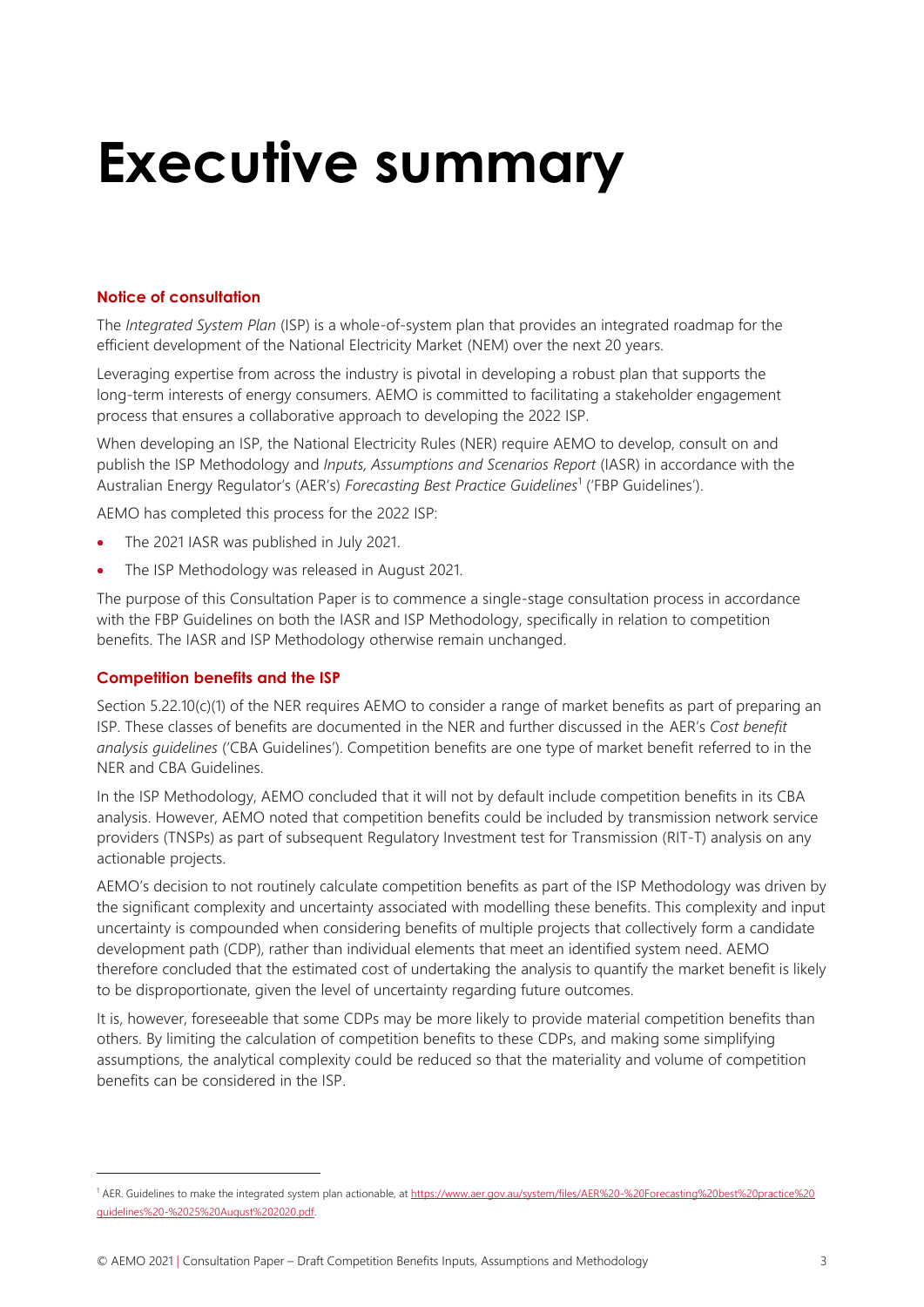With assistance from Ernst & Young (EY), AEMO has therefore developed a simplified methodology for calculating competition benefits for CDPs within an ISP that could be applied when this class of benefit may materially impact the outcomes of the optimal development path (ODP).

The proposed ISP competition benefit methodology, along with associated inputs and assumptions, is the subject of this consultation.

#### **Competition benefit modelling methodology**

The Draft Competition Benefits Inputs, Assumptions and Methodology Report developed by EY outlines the methodology, inputs and assumptions AEMO proposes using to calculate competition benefits for a CDP if it considers this class of benefit could be material to the ODP. It also outlines the inputs and assumptions AEMO proposes using in the 2022 Draft ISP to calculate competition benefits.

The Draft Competition Benefits Inputs, Assumptions and Methodology Report is available at [https://aemo.com.au/consultations/current-and-closed-consultations/competition-benefits-in-the-ISP.](https://aemo.com.au/consultations/current-and-closed-consultations/competition-benefits-in-the-ISP)

Section 2 of this Consultation Paper draws stakeholder's attention to the areas of the proposed methodology prepared by EY to calculate competition benefits that AEMO considers to be of highest importance for consultation, as they could have a material impact on any assessment of competition benefits:

- **Strategic bidding and finding the Nash Equilibrium** the appropriateness of limiting the strategic participation in the game theoretic model to coal-fired generators.
- **Selection of the generation development plans –** the appropriateness of keeping the generation and storage investment fixed as per the 'no network development' counterfactual case when determining the level of competition and hence competition benefits with and without the CDP.
- **Competition benefits due to a demand response –** the appropriateness of including this type of competition benefits given that the calculation of this carries significant uncertainty and high computational burden and is influenced by the selection of generation development plans noted above.
- **Applicability to the ISP framework** the appropriateness of the proposed rationalisations to make the calculation of competition benefits in an ISP tractable, including selecting the circumstances where the calculation of competition benefits could materially affect the outcome of the CDP assessment, and choosing the time horizon and scenarios to model in these circumstances.

Section 3 highlights the proposed inputs and assumptions for calculating competition benefits.

The methodology broadly follows the approach EY applied to calculate competition benefits for HumeLink in TransGrid's PACR, but aims to be generic enough to be adapted to CDPs that, in AEMO's view, may provide material competition benefits.

#### **Invitation for written submissions**

All stakeholders are invited to provide a written submission to the questions outlined in this Consultation Paper, and on any other matter related to the methodologies, inputs and assumptions for calculating competition benefits relevant to the ISP process. Submissions need not address every question posed and are not limited to the specific consultation questions noted in this Paper, but should be limited to aspects related to competition benefits.

**Submissions should be sent via email to ISP@aemo.com.au and are required to be submitted by Sunday 14 November 2021.** All submissions should be provided in PDF format. Please identify any parts of your submission that you wish to remain confidential and explain why.

AEMO requests that, where possible, submissions should provide evidence and information to support any views or claims that are put forward and suggest alternate implementable approaches if there is disagreement on the approach proposed.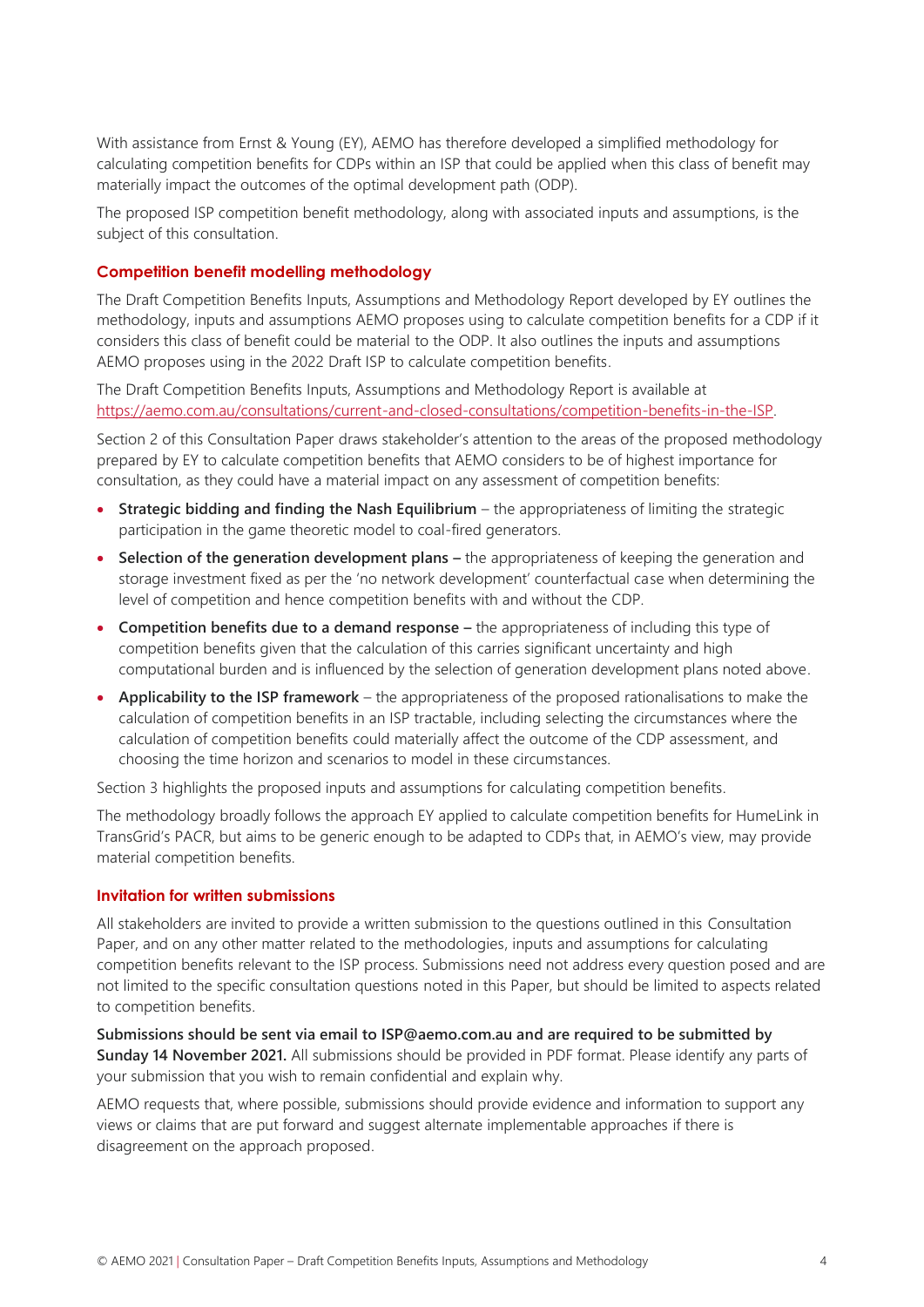#### **Next steps**

The single-stage consultation process begins upon the release of this Consultation Paper. The next steps in the consultation process are summarised below.

| <b>Step</b>                                                                                                    | Date             |
|----------------------------------------------------------------------------------------------------------------|------------------|
| ISP stakeholder workshop to provide stakeholders opportunity to ask questions of clarification                 | 26 October 2021  |
| Consumer workshop to allow consumers to provide verbal submissions as an alternative to<br>written submissions | 28 October 2021  |
| Written submissions to this Consultation Paper are due                                                         | 14 November 2021 |
| Publication of the updated ISP Methodology and IASR                                                            | 10 December 2021 |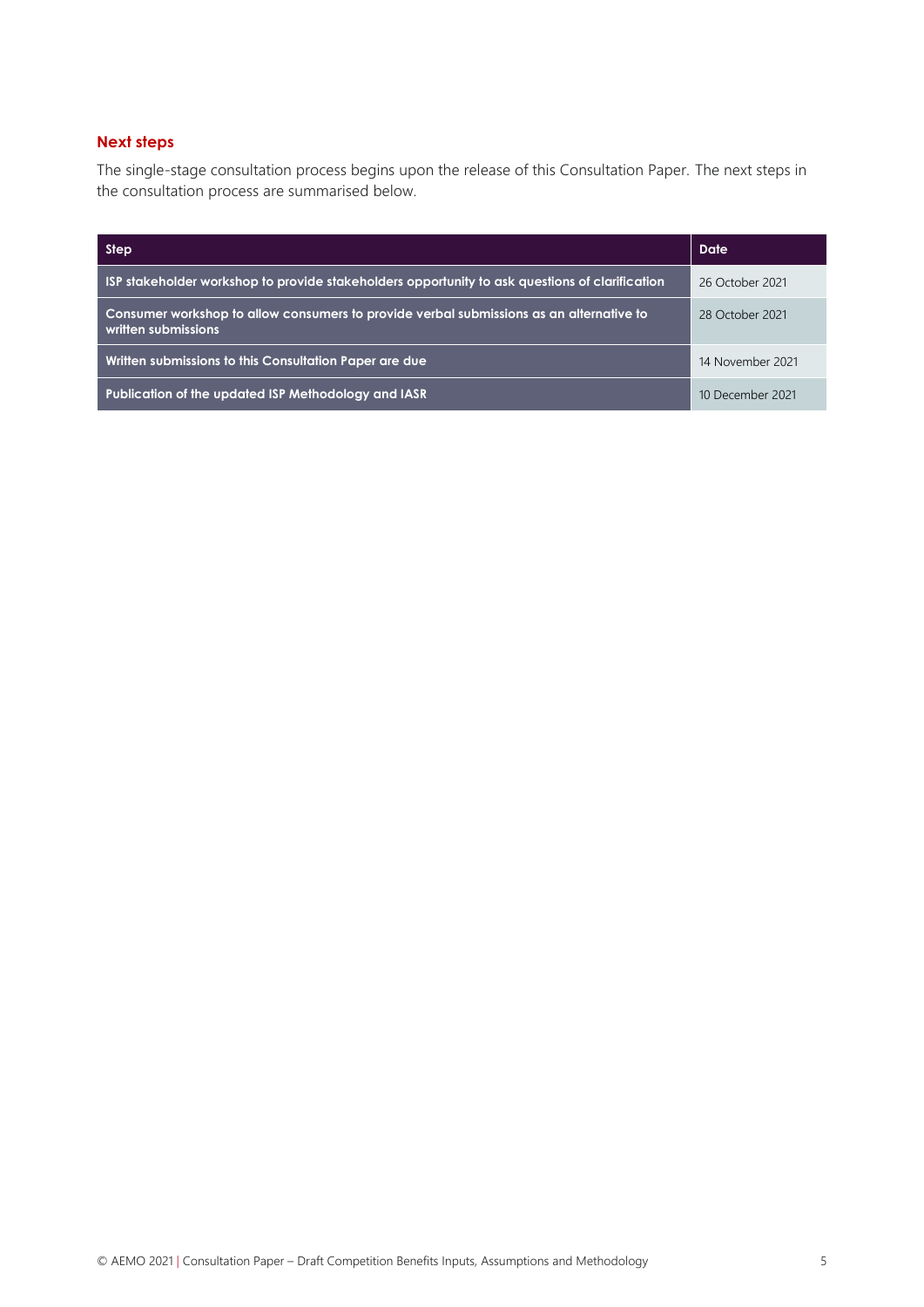## **Contents**

| <b>Executive summary</b>                                   |                |
|------------------------------------------------------------|----------------|
| Introduction                                               | 7              |
| Background                                                 | $\overline{7}$ |
| Purpose of this Consultation Paper                         | 8              |
| Related documents                                          | 8              |
| <b>Competition benefits modelling methodology</b>          | 10             |
| Competition benefits approach                              | 10             |
| Key issues for consultation                                | 12             |
| Draft inputs and assumptions                               | 20             |
| Strategic bidding selection                                | 20             |
| Time periods                                               | 21             |
| Elasticity of demand to wholesale price                    | 21             |
| Other points of consultation                               | 23             |
| <b>Next steps</b>                                          | 24             |
| Appendix A1 - Examples of competition benefit calculations | 25             |
| 28<br><b>Abbreviations</b>                                 |                |
|                                                            |                |

### **Tables**

| Table 1 | Related documents                                                        |  |
|---------|--------------------------------------------------------------------------|--|
| Table 2 | Strategic players and bidding strategies proposed for the 2022 Draft ISP |  |

### **Figures**

| Figure 1 Frontier approach to competition benefits                |    |
|-------------------------------------------------------------------|----|
| Figure 2 Strategic and non-strategic players                      |    |
| Figure 3 Calculation of competition benefits from demand response | 16 |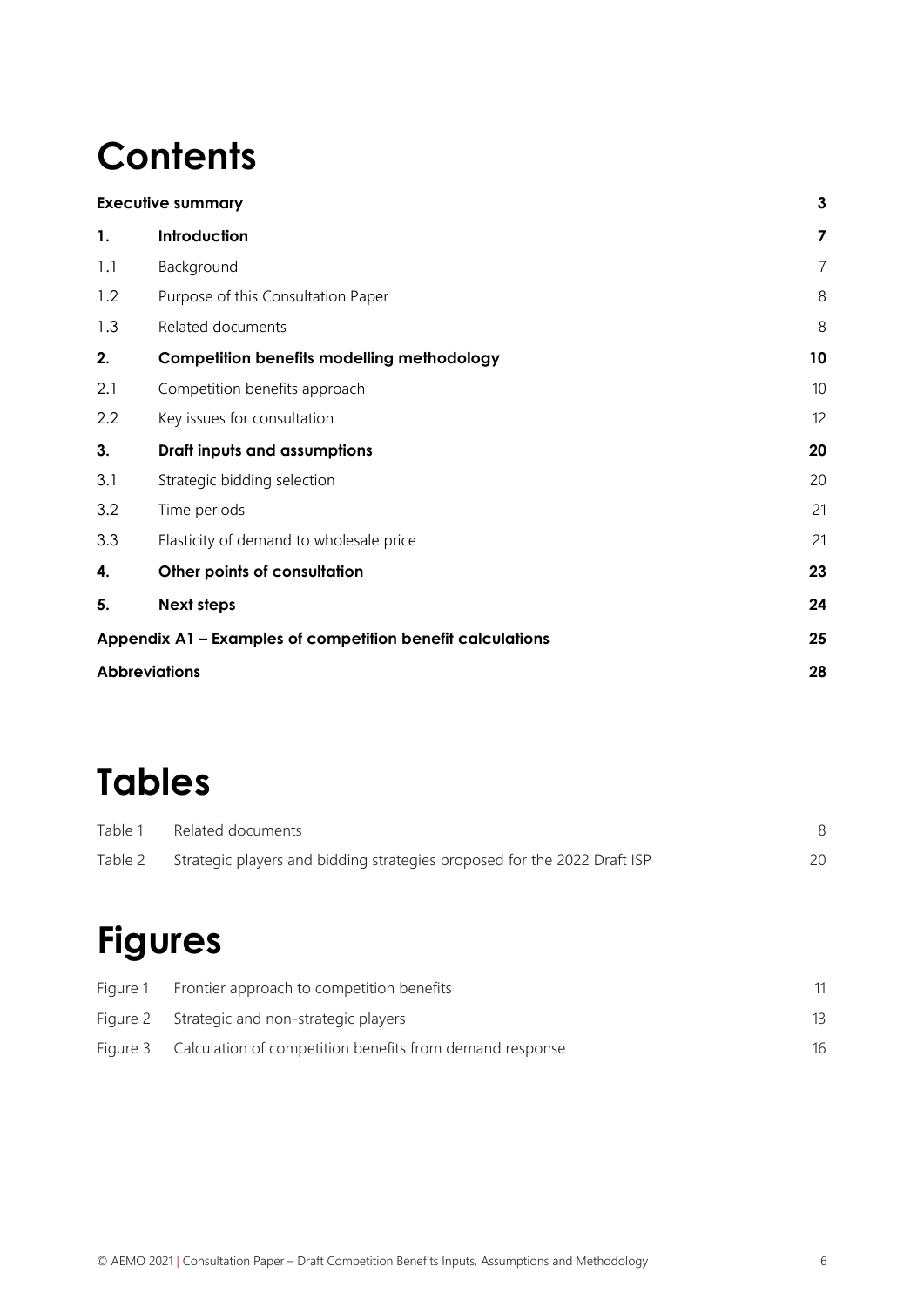# <span id="page-6-0"></span>**1. Introduction**

### <span id="page-6-1"></span>1.1 Background

Section 5.22.10(c)(1) of the National Electricity Rules (NER) requires AEMO to consider a range of market benefits as part of preparing an *Integrated System Plan* (ISP). These classes of benefits – which are documented in the NER and further discussed in the Australian Energy Regulator's (AER's) *Cost benefit analysis guidelines* ('CBA Guidelines') – include:

- Benefits related to the development and operational costs of generation and storage assets.
- Costs associated with demand reduction.
- Changes in network losses.
- Additional option value.
- Changes in ancillary service costs.
- **Competition benefits.**

Section 5.22.10(c)(3) of the NER requires that AEMO treats all the above classes of market benefits as material unless it can provide reasons why:

- A particular class of market benefit is likely not to materially affect the outcome of the assessment of the development path; or
- The estimated cost of undertaking the analysis to quantify the market benefit is likely to be disproportionate given the level of uncertainty regarding future outcomes.

With respect to competition benefits, the ISP Methodology<sup>2</sup> noted that:

- Quantification of competition benefits is a challenging task even when considering a single investment. Including competition benefits throughout the consideration of all alternative development paths on a whole-of-system plan would not be possible in the time available to prepare the ISP, nor would the benefits be expected to be material relative to project costs; and
- AEMO does not by default include competition benefits in the CBA analysis, but they could be included by transmission network service providers (TNSPs) as part of subsequent Regulatory Investment test for Transmission (RIT-T) analysis on any actionable projects.

Concurrently with AEMO developing the ISP Methodology, TransGrid has been progressing the RIT-T for the HumeLink project. In its Project Assessment Draft Report (PADR), TransGrid concluded that it did not expect competition benefits to be material in terms of identifying the preferred option for this RIT-T. However, through additional testing of expected competition benefits undertaken following the PADR, TransGrid identified that competition benefits did constitute a material class of benefits for the HumeLink project and therefore the net market benefit. As a result, TransGrid did include competition benefits in its RIT-T for HumeLink using an approach outlined in its Project Assessment Conclusion Report (PACR)<sup>3</sup>.

<sup>2</sup> A[t https://aemo.com.au/energy-systems/major-publications/integrated-system-plan-isp/2022-integrated-system-plan-isp/isp-methodology.](https://aemo.com.au/energy-systems/major-publications/integrated-system-plan-isp/2022-integrated-system-plan-isp/isp-methodology)

<sup>&</sup>lt;sup>3</sup> TransGrid, HumeLink PACR, p. 15, at [https://www.aemo.com.au/-/media/files/stakeholderconsultation/consultations/nsp\\_consultations/2021/transgrid-pacr](https://www.aemo.com.au/-/media/files/stakeholder_consultation/consultations/nsp_consultations/2021/transgrid-pacr-humelink.pdf?la=en)[humelink.pdf?la=en.](https://www.aemo.com.au/-/media/files/stakeholder_consultation/consultations/nsp_consultations/2021/transgrid-pacr-humelink.pdf?la=en)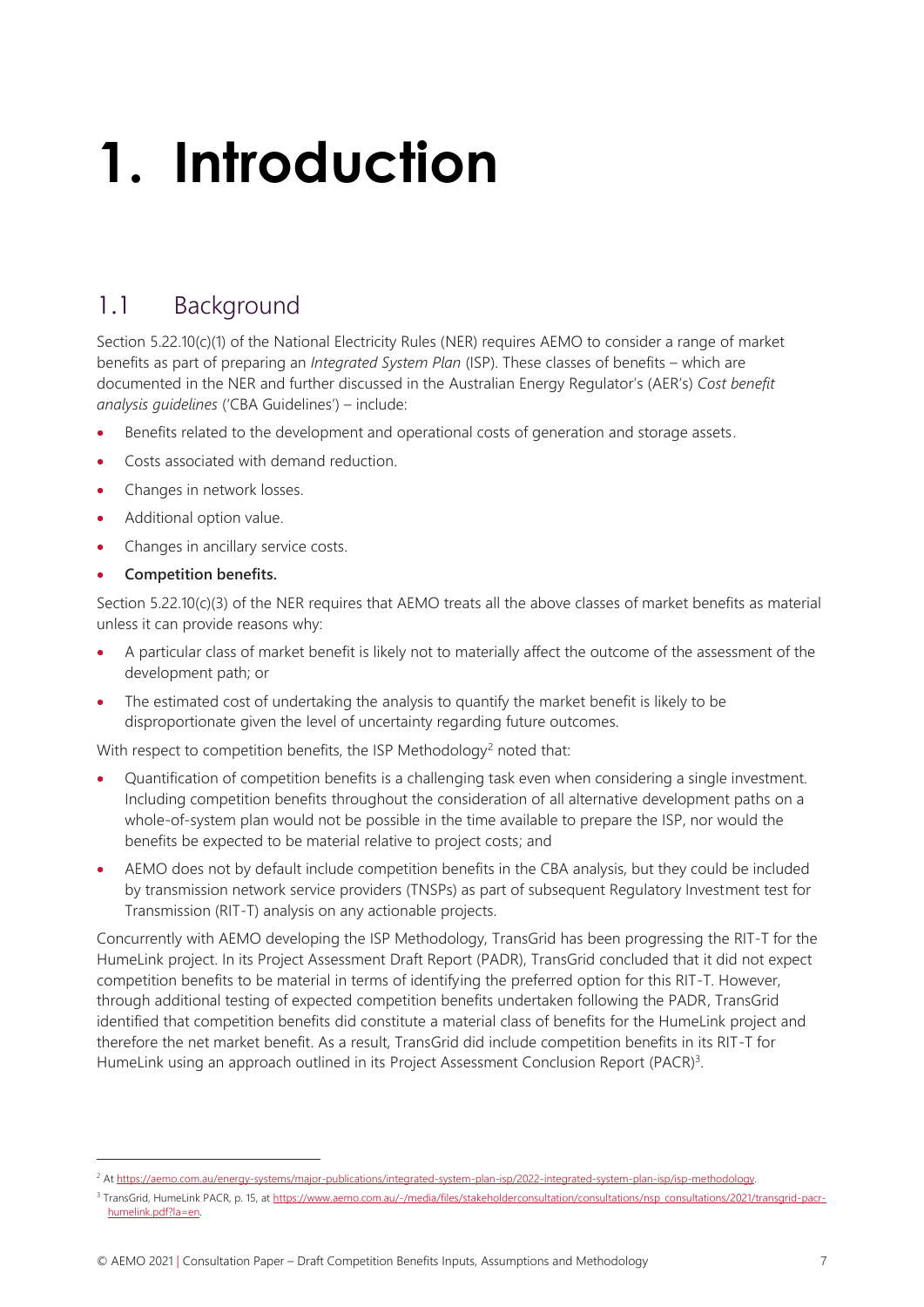### <span id="page-7-0"></span>1.2 Purpose of this Consultation Paper

Given that HumeLink was identified as an actionable ISP project in the 2020 ISP and TransGrid has subsequently identified material competition benefits through its RIT-T process, AEMO considers it necessary to develop and consult on a targeted methodology for calculation of competition benefits that balances computational complexity with the NER requirement to consider all classes of market benefits unless not likely to impact the outcome of the optimal development path (ODP).

Ernst & Young (EY) has helped AEMO prepare a Draft Competition Benefits Inputs, Assumptions and Methodology Report that could be applied to a candidate development path (CDP) in the ISP.

The methodology generally follows the approach EY applied to calculate competition benefits for HumeLink in TransGrid's PACR, but is adapted to be incorporated in the ISP Methodology, and is intended to be applied when competition benefits may be material for a CDP.

AEMO is now undertaking a single-stage consultation process in accordance with the AER's Forecasting Best Practice Guidelines ('FBP Guidelines') to seek stakeholders' views on the Draft Competition Benefits Inputs, Assumptions and Methodology Report and issues outlined in this Consultation Paper, given that these will supplement the existing *Inputs, Assumptions and Scenarios Report* (IASR) and ISP Methodology.

The key points of consultation, as outlined in this Consultation Paper, relate to:

- Aspects of the proposed methodology to be applied to calculate competition benefits that are most likely to have a material impact on outcomes (Section 2 of this Consultation Paper); and
- The proposed simplified set of inputs and assumptions underpinning the methodology that are most uncertain (Section 3 of this Consultation Paper).

Collectively, the inputs, assumptions and methodology for calculating competition benefits within the ISP framework must consider resource intensiveness as it relates to the estimated cost of undertaking the analysis, and whether this is disproportionate given the level of uncertainty in competition benefits outcomes.

Specific points of consultation have been identified throughout the Consultation Paper, but stakeholders are encouraged to provide feedback on any aspect of the proposed Draft Competition Benefits Inputs, Assumptions and Methodology Report relevant to calculating competition benefits.

The Draft Competition Benefits Inputs, Assumptions and Methodology Report is available at [https://aemo.com.au/consultations/current-and-closed-consultations/competition-benefits-in-the-ISP.](https://aemo.com.au/consultations/current-and-closed-consultations/competition-benefits-in-the-ISP)

### <span id="page-7-1"></span>1.3 Related documents

Table 1 below outlines related documents relevant to the development of the Draft Competition Benefits Inputs, Assumptions and Methodology Report. Stakeholders are invited to refer to these documents for further background and context.

| Methodology/procedure           | <b>Description</b>                                                                                                 | Location                                                                                                                      |
|---------------------------------|--------------------------------------------------------------------------------------------------------------------|-------------------------------------------------------------------------------------------------------------------------------|
| ISP Methodology, AEMO 2021      | The ISP Methodology provides an overview of the<br>modelling methodologies applied to develop the<br>2022 ISP.     | https://aemo.com.au/-/media/files/major-<br>publications/isp/2021/2021-isp-<br>methodology.pdf?la=en                          |
| <b>CBA Guidelines, AER 2020</b> | The CBA Guidelines set out the classes of market<br>benefits that are relevant and can be considered<br>in the ISP | https://www.aer.gov.au/system/files/AER%<br>20-%20Cost%20benefit%20analysis%20<br>quidelines%20-%2025%20August%20<br>2020.pdf |

#### <span id="page-7-2"></span>**Table 1 Related documents**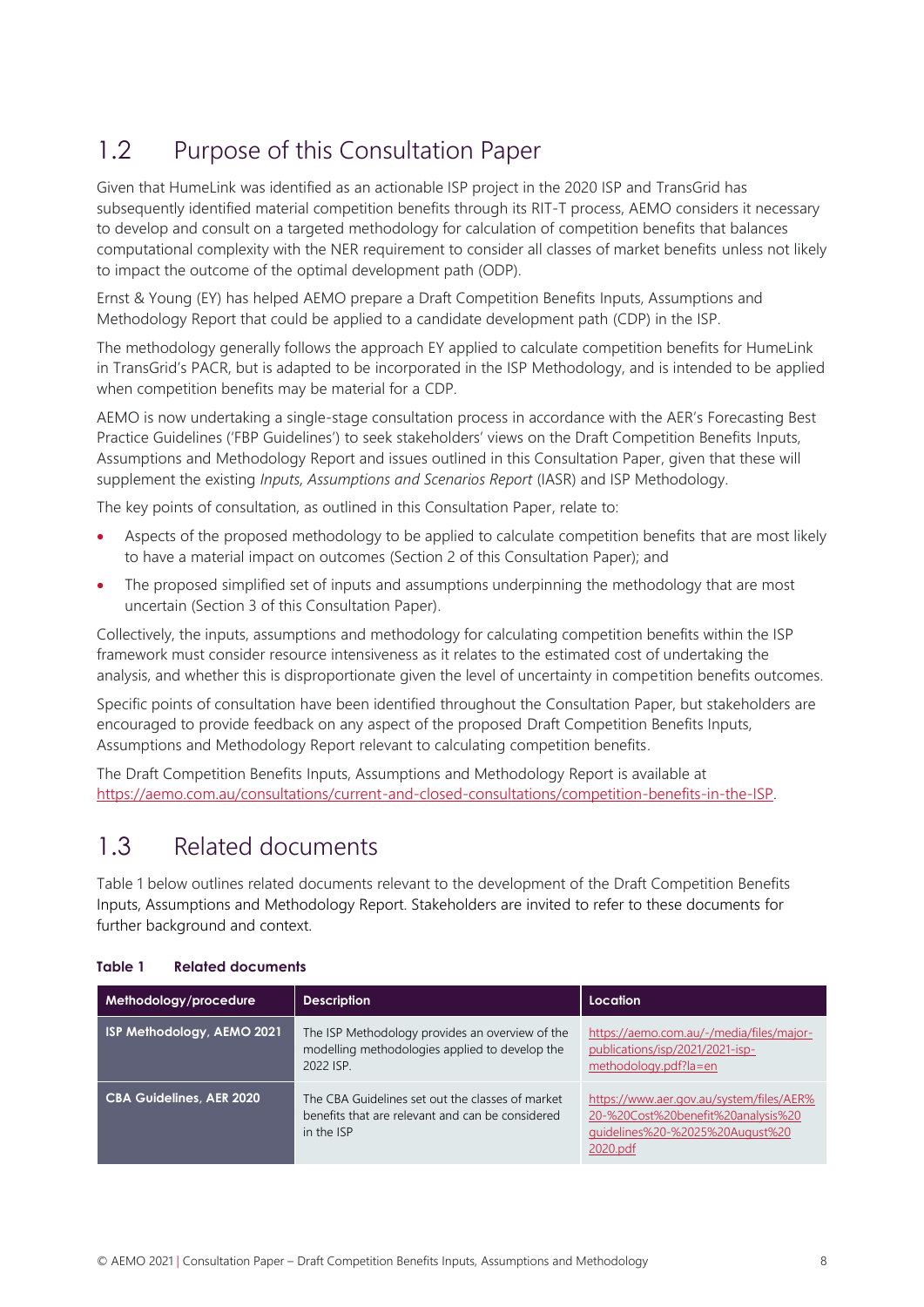| Methodology/procedure                                                                                 | <b>Description</b>                                                                                                                                                                                                                                                                                                                                              | <b>Location</b>                                                                                                                                                           |
|-------------------------------------------------------------------------------------------------------|-----------------------------------------------------------------------------------------------------------------------------------------------------------------------------------------------------------------------------------------------------------------------------------------------------------------------------------------------------------------|---------------------------------------------------------------------------------------------------------------------------------------------------------------------------|
| 2021 IASR, AEMO 2021                                                                                  | The IASR includes the scenarios, inputs and<br>assumptions used in AEMO's 2021-22 forecasting<br>and planning activities, including the 2022 ISP.                                                                                                                                                                                                               | https://aemo.com.au/-/media/files/major-<br>publications/isp/2021/2021-inputs-<br>assumptions-and-scenarios-<br>report.pdf?la=en                                          |
| <b>Application guidelines,</b><br>regulatory investment test for<br>transmission, AER 2020            | The application guidelines provide guidance for<br>the operation and application of the RIT-T for RIT-<br>T projects that are not actionable ISP projects.                                                                                                                                                                                                      | https://www.aer.gov.au/system/files/AER%<br>20-%20Regulatory%20investment%20<br>test%20for%20transmission%20application<br>%20quidelines%20-%2025%20August%20<br>2020.pdf |
| <b>Evaluating interconnection</b><br>competition benefits, Frontier<br><b>Economics 2004</b>          | The evaluating interconnection competition<br>benefits report tests whether a workable method<br>for estimating competition benefits can be<br>developed in the context of the regulatory<br>investment test. The report developed by Frontier<br>Economics forms the basis of the approach<br>applied when developing the competition benefits<br>methodology. | https://www.aer.gov.au/system/files/Fronti<br>er%20Economics%20report%20-%20<br>evaluating%20interconnection%20competi<br>tion%20benefits%20-%20September%20<br>2004.pdf  |
| Decision of the review of the<br><b>Regulatory Test for Network</b><br><b>Augmentations, AER 2004</b> | The document describes the 'Biggar approach' to<br>determining competition benefits                                                                                                                                                                                                                                                                             | https://www.aer.gov.au/system/files/Revie<br>w%20of%20the%20regulatory%20test%20<br>final%20decision%20-%2011%20August<br>%202004.pdf                                     |
| <b>HumeLink PACR, TransGrid</b><br>2021                                                               | The PACR represents the final stage in the RIT-T<br>consultative process conducted to identify options<br>for reinforcing the New South Wales Southern<br>Shared Network to increase transfer capacity to<br>demand centres.                                                                                                                                    | https://www.aemo.com.au/-/media/files/<br>stakeholder_consultation/consultations/ns<br>p consultations/2021/transgrid-pacr-<br>humelink.pdf                               |
| <b>Modelling of Liddell Power</b><br><b>Station Closure, Frontier</b><br><b>Economics 2019</b>        | The report defines the generators and portfolios<br>with some degree of market power considered in<br>the Draft Competition Benefits Inputs,<br>Assumptions and Methodology Report.                                                                                                                                                                             | https://www.energy.gov.au/sites/default/fil<br>es/Frontier%20Economics%20Modelling%<br>20of%20Liddell%20Power%20Station%20C<br>losure.pdf                                 |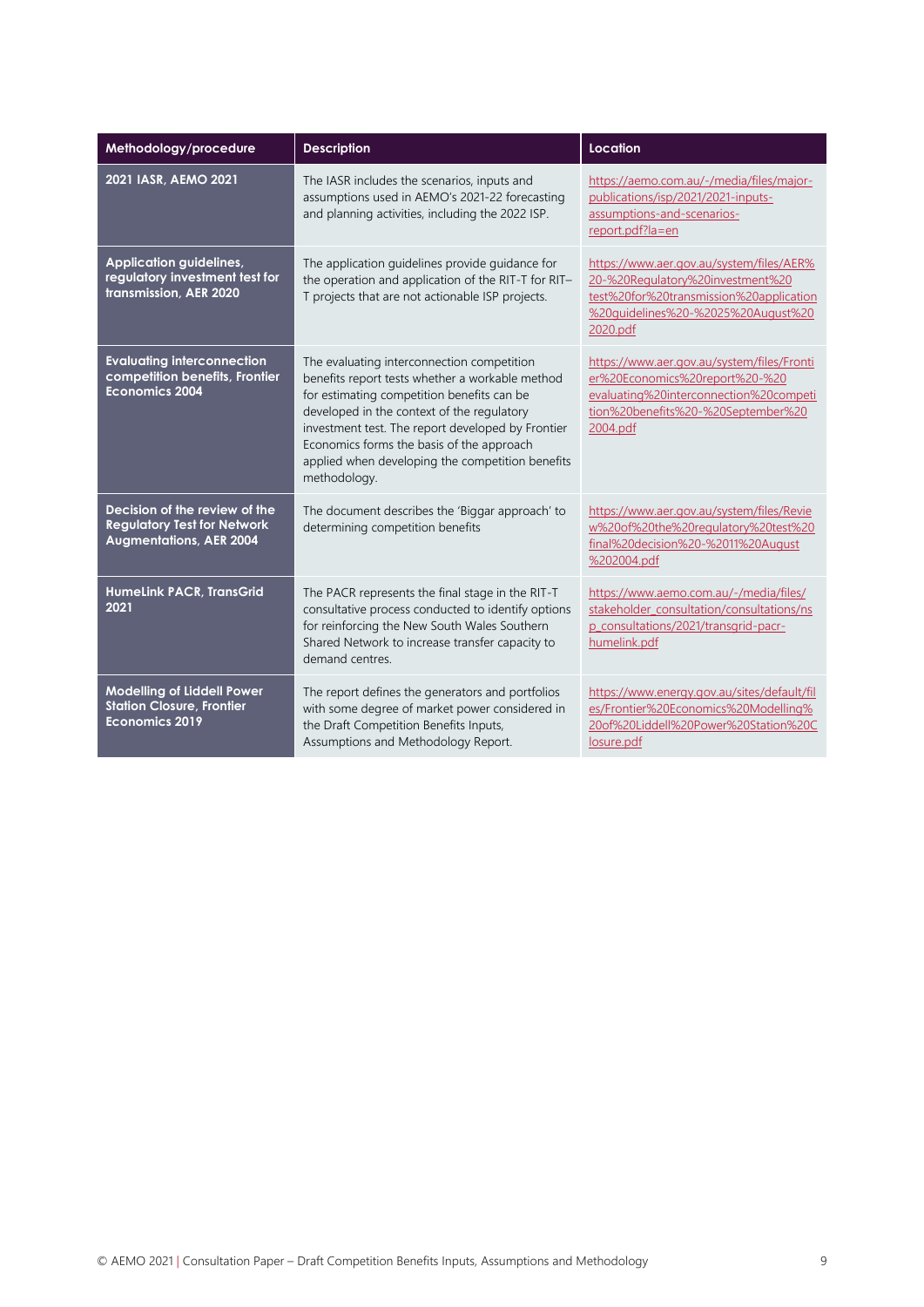## <span id="page-9-0"></span>**2. Competition benefits modelling methodology**

### <span id="page-9-1"></span>2.1 Competition benefits approach

For the purposes of developing the ISP, the AER's CBA Guidelines state that valuing competition benefits entails modelling the likely impact of a candidate development path on the bidding behaviour of generators (and other market participants) who may have a degree of market power relative to the counterfactual development path<sup>4</sup>.

Not all changes in bidding behaviour count as competition benefits. Where changes in bidding behaviour result in lower cost generation displacing higher cost generation, this may be counted as a competition benefit. Where changes in bidding behaviour do not affect the generation that is dispatched, this may not be counted as a competition benefit<sup>5</sup>.

Importantly, competition benefits are not an estimate of wealth transfer between producers and consumers but instead reflect the difference between the overall economic surpluses (sum of producer and consumer surpluses) that result from changed bidding behaviour compared to the base case.

There are two generally accepted approaches for quantifying the component of market benefits attributable to competition benefits<sup>6</sup>,7 the Biggar approach and the Frontier approach. EY's Competition Benefits Inputs, Assumptions and Methodology Report, proposed to be adopted by AEMO for its ISP, applies the Frontier approach in the competition benefits modelling and provides its reasoning for selection of the Frontier approach.

#### **Frontier approach**

The Frontier approach for defining competition benefits is to measure the additional benefits that an augmentation, or in the context of the ISP a CDP, might accrue if the assumption of competitive bidding is relaxed<sup>8</sup>. These benefits are over and above traditional market benefits and are expected to flow from taking into account likely bidding behaviour.

Therefore, the Frontier approach involves finding the difference between the change in overall economic surplus resulting from the chosen CDP:

• Assuming bidding reflected the degree of market power both with and without the CDP; and

<sup>4</sup> A[t https://www.aer.gov.au/system/files/AER%20-%20Cost%20benefit%20analysis%20guidelines%20-%2025%20August%202020.pdf.](https://www.aer.gov.au/system/files/AER%20-%20Cost%20benefit%20analysis%20guidelines%20-%2025%20August%202020.pdf)

<sup>5</sup> A[t https://www.aer.gov.au/system/files/AER%20-%20Cost%20benefit%20analysis%20guidelines%20-%2025%20August%202020.pdf.](https://www.aer.gov.au/system/files/AER%20-%20Cost%20benefit%20analysis%20guidelines%20-%2025%20August%202020.pdf)

<sup>&</sup>lt;sup>6</sup> These approaches are outlined in the AER's Application guidelines - Regulatory investment test for transmission and the Australian Competition and Consumer Commission's (ACCC's) 2004 Review of the Regulatory Test – Decision. The Frontier approach is at [https://www.aer.gov.au/system/files/](https://www.aer.gov.au/system/files/Frontier%20Economics%20report%20-%20evaluating%20interconnection%20competition%20benefits%20-%20September%202004.pdf) [Frontier%20Economics%20report%20-%20evaluating%20interconnection%20competition%20benefits%20-%20September%202004.pdf](https://www.aer.gov.au/system/files/Frontier%20Economics%20report%20-%20evaluating%20interconnection%20competition%20benefits%20-%20September%202004.pdf) . The Biggar approach is at [https://www.aer.gov.au/system/files/Review%20of%20the%20regulatory%20test%20final%20decision%20-%2011%20August%202004.pdf.](https://www.aer.gov.au/system/files/Review%20of%20the%20regulatory%20test%20final%20decision%20-%2011%20August%202004.pdf)

<sup>7</sup> The Frontier and Biggar approaches are set out in both the 2020 RIT-T Guidelines and the CBA Guidelines. The 2020 RIT-T Guidelines apply to RIT-T projects that are not actionable ISP projects, while the 2020 CBA Guidelines apply to AEMO in preparing the ISP, and TNSPs in applying the RIT-T to actionable ISP projects. 2020 CBA Guidelines are a[t https://www.aer.gov.au/system/files/AER%20-%20Cost%20benefit%20analysis%20guidelines%20-](https://www.aer.gov.au/system/files/AER%20-%20Cost%20benefit%20analysis%20guidelines%20-%2025%20August%202020.pdf) [%2025%20August%202020.pdf.](https://www.aer.gov.au/system/files/AER%20-%20Cost%20benefit%20analysis%20guidelines%20-%2025%20August%202020.pdf) 2020 RIT-T Guidelines are a[t https://www.aer.gov.au/system/files/AER%20-%20Regulatory%20investment%20test%20](https://www.aer.gov.au/system/files/AER%20-%20Regulatory%20investment%20test%20for%20transmission%20application%20guidelines%20-%2025%20August%202020.pdf) [for%20transmission%20application%20guidelines%20-%2025%20August%202020.pdf.](https://www.aer.gov.au/system/files/AER%20-%20Regulatory%20investment%20test%20for%20transmission%20application%20guidelines%20-%2025%20August%202020.pdf)

<sup>8</sup> A[t https://www.aer.gov.au/system/files/Frontier%20Economics%20report%20-%20evaluating%20interconnection%20competition%20benefits%20-](https://www.aer.gov.au/system/files/Frontier%20Economics%20report%20-%20evaluating%20interconnection%20competition%20benefits%20-%20September%202004.pdf) [%20September%202004.pdf.](https://www.aer.gov.au/system/files/Frontier%20Economics%20report%20-%20evaluating%20interconnection%20competition%20benefits%20-%20September%202004.pdf)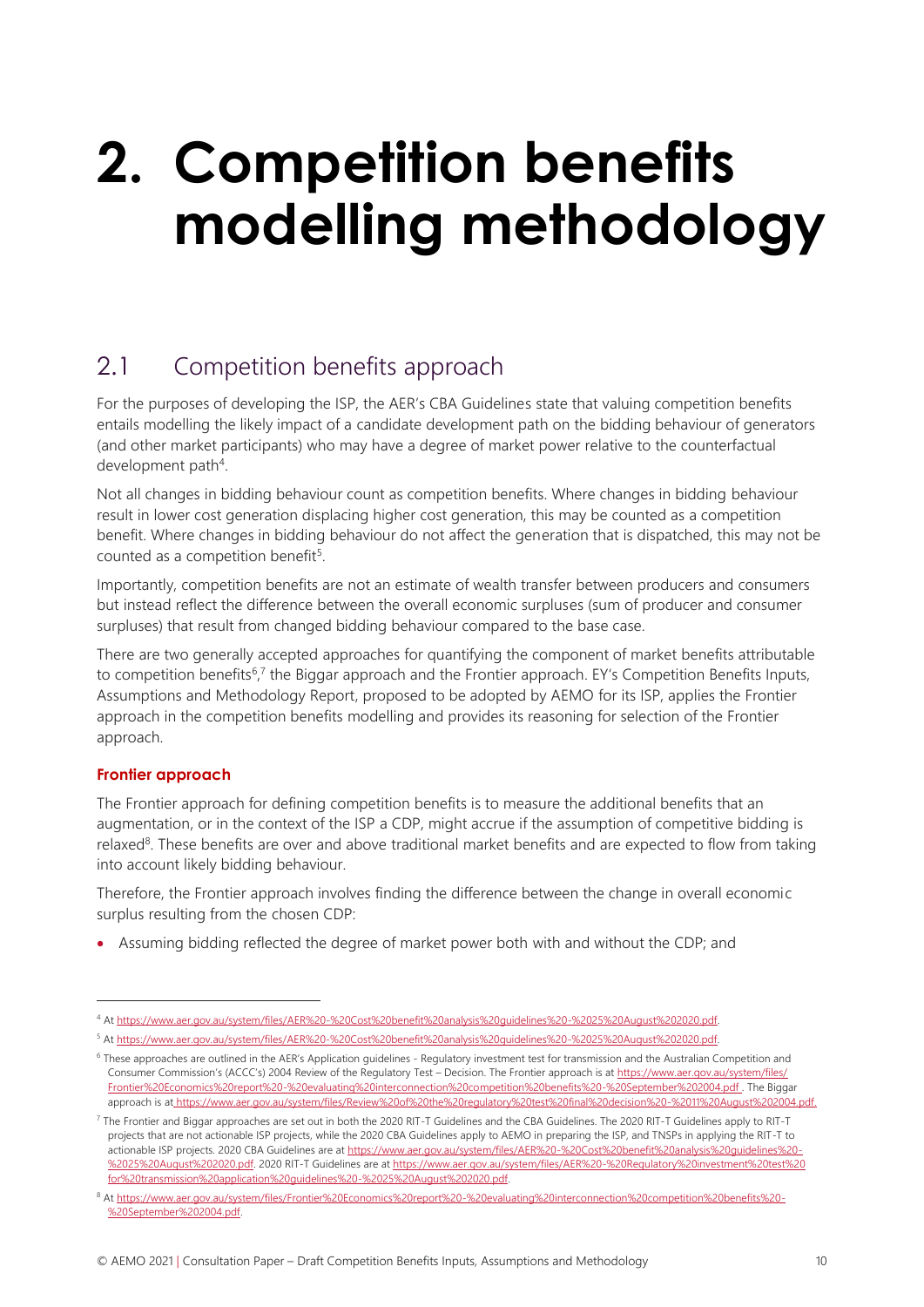• Assuming fully competitive bidding (that is, short-run marginal cost (SRMC) bidding) both with and without the CDP.

The Frontier approach identifies two analysis types for competition benefits, being static benefits and dynamic benefits:

- "Static benefits" are concerned with making more efficient use of existing inputs and are based on the changes to the dispatch and pricing of existing plant.
- "Dynamic benefits" consider the changes in investment patterns driven by strategic behaviour, and capture the increased competition in the market due to avoiding generators (or proponents) with a degree of market power investing in new capacity earlier than an independent investor, to entrench its market position. This is commonly called 'pre-emptive new entry'.

The Frontier approach focuses on modelling the static benefits to remove the need for the complexity of calculating the dynamic competition benefits unless there is a sufficient justification for undertaking further complex analysis beyond that of the static competitive analysis. The Frontier approach states that if the static competition benefits are not significant, it is likely that the dynamic competition benefits will also be small, and therefore the benefits of undertaking further modelling to assess them will not be worthwhile.

In developing the EY methodology, consideration was given to whether static or dynamic competition benefits should be calculated. It was concluded that static competition benefits only should be calculated, because:

- Capital investment dynamic benefits are already calculated in the methodology used to assess traditional benefits, including the optimised development of new generation to replace aging generation on a market basis.
- The incremental utility of calculating dynamic competition benefits relative to the computational complexity is considered limited.
- Capturing capital investment dynamic benefits through traditional benefits analysis and adopting a static competition benefits approach results in the most conservative estimate of competition benefits.

AEMO also considers that any additional capital deferral benefits associated with changes in bidding behaviour due to increasing competition in the market and reducing pre-emptive new entry is likely to be minimal relative to the other classes of market benefit, and the cost of undertaking the analysis to quantify the market benefit is likely to be disproportionate given the level of uncertainty regarding future outcomes. This uncertainty extends to future ownership structures for new infrastructure, contract positions, and even future market design, that may all influence the strategic behaviour and investment patterns of market participants.



#### <span id="page-10-0"></span>**Figure 1 Frontier approach to competition benefits**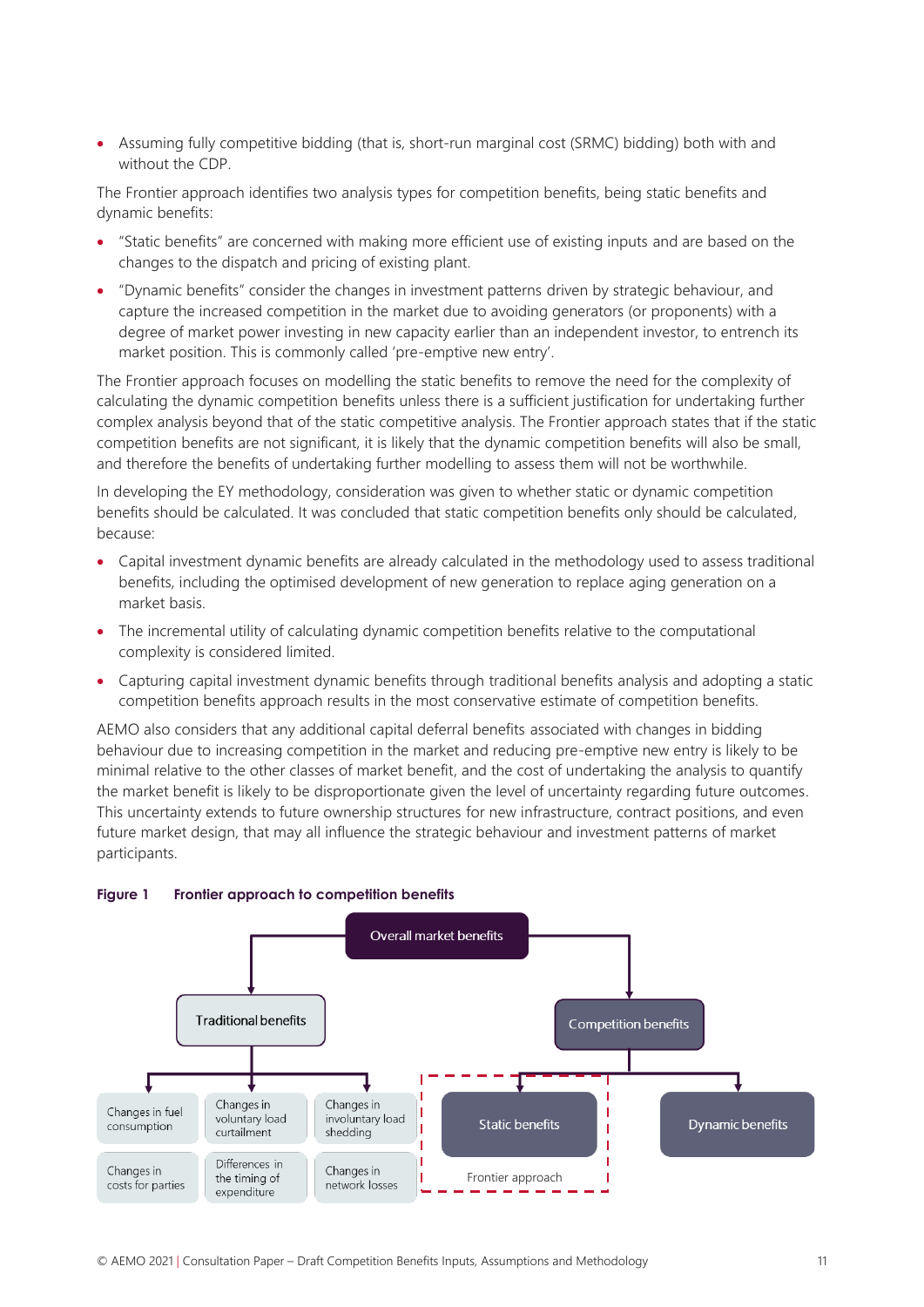EY has further broken static competition benefits down into competition cost savings and competition benefits due to a demand response. Competition benefits from demand response are discussed in further detail in Section [2.2.3](#page-14-0) of this Consultation Paper.

The Draft Competition Benefits Inputs, Assumptions and Methodology Report has more detail about the competition benefits calculation.

#### **Matters for consultation**

- Do you agree that AEMO should consider competition benefits as part of the ISP?
- In your view are competition benefits material (and sufficiently certain)?
- Do you agree with adopting the Frontier approach to quantify competition benefits, as detailed in EY's Draft Competition Benefits Inputs, Assumptions and Methodology Report?
- Is there another modelling approach that AEMO could practically consider? If yes, what would be the perceived computational complexity associated with this approach?
- Do you agree that only static competition benefits should be considered?

### <span id="page-11-0"></span>2.2 Key issues for consultation

AEMO considers there are four key issues for consultation that could have a material impact on any assessment of competition benefits:

- **Strategic bidding and finding the Nash Equilibrium** the appropriateness of limiting the strategic participation in the game theoretic model to coal-fired generators.
- **Selection of the generation development plans –** the appropriateness of keeping the generation and storage investment fixed as per the 'no network development' counterfactual case when determining the level of competition and hence competition benefits with and without the CDP.
- **Competition benefits due to a demand response –** the appropriateness of including this type of competition benefits given that the calculation of this carries significant uncertainty and high computational burden and is influenced by the selection of generation development plans noted above.
- **Applicability to the ISP framework**  the appropriateness of the proposed rationalisations to make the calculation of competition benefits in an ISP tractable, including selecting the circumstances where the calculation of competition benefits could materially affect the outcome of the CDP assessment, and choosing the time horizon and scenarios to model in these circumstances.

These four issues are discussed further below.

#### <span id="page-11-1"></span>2.2.1 Strategic bidding and Nash Equilibrium

One requirement for calculating competition cost savings is a robust approach to determining strategic bidding. The AER suggests it should be based on a credible theory as to how participants are likely to behave in the market over the modelling period, while taking into account the interaction of participants in their bidding behaviour<sup>9</sup>.

In a modelled representation of the electricity market, electricity market players can be classified as non-strategic and strategic players. While non-strategic players are typically price takers and can be modelled with fixed bids, strategic players are those players that respond to changes in other players' bids to maximise their profit.

<sup>9</sup> A[t https://www.aer.gov.au/system/files/AER%20-%20Regulatory%20investment%20test%20for%20transmission%20application%20guidelines%20-](https://www.aer.gov.au/system/files/AER%20-%20Regulatory%20investment%20test%20for%20transmission%20application%20guidelines%20-%2025%20August%202020.pdf) [%2025%20August%202020.pdf.](https://www.aer.gov.au/system/files/AER%20-%20Regulatory%20investment%20test%20for%20transmission%20application%20guidelines%20-%2025%20August%202020.pdf)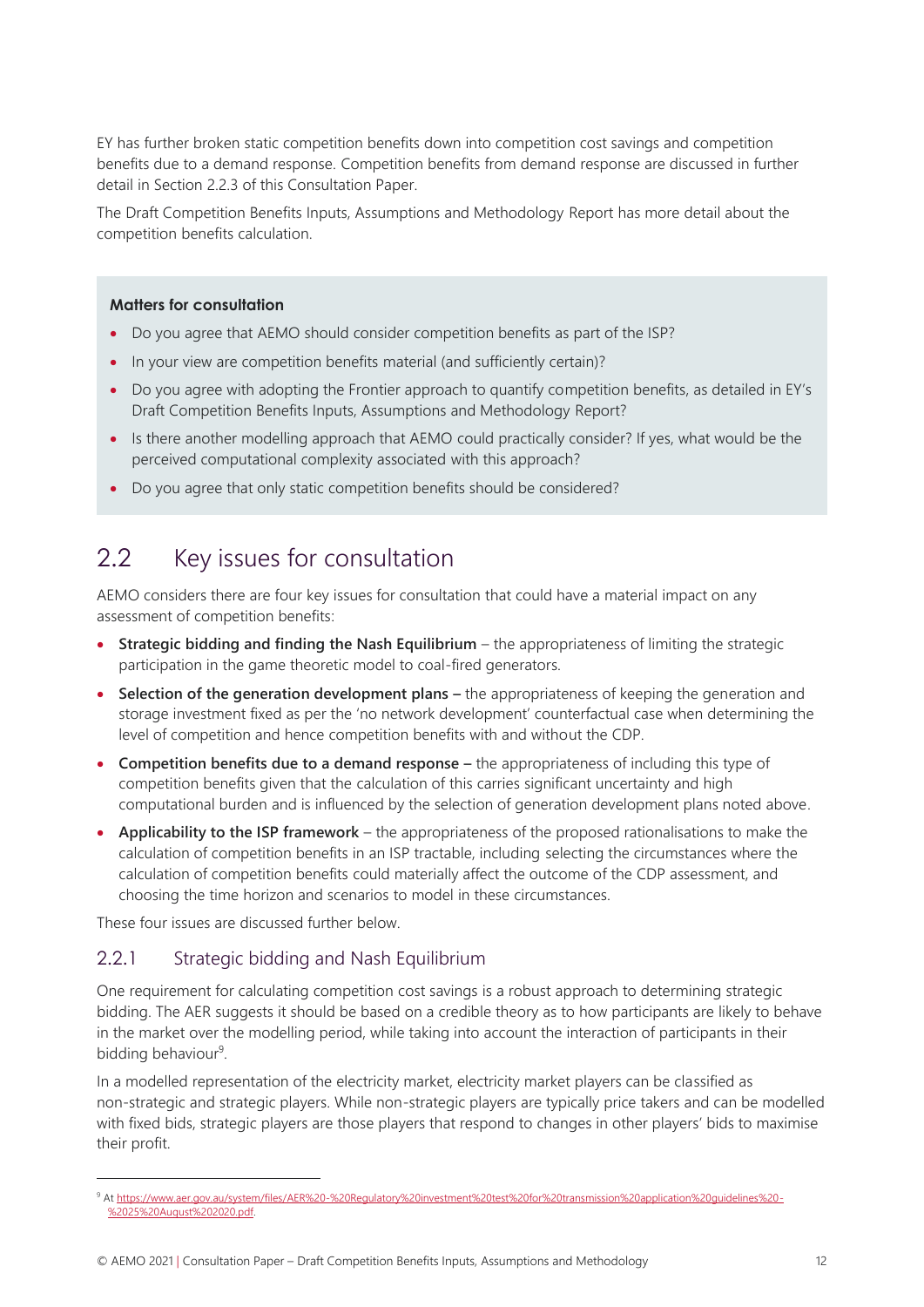<span id="page-12-0"></span>**Figure 2 Strategic and non-strategic players**



The number of potential combinations of bids for strategic players in the electricity market is vast. It is not possible, nor useful, to attempt to try and guess the 'right' combination of bids from the millions of possible combinations<sup>10</sup>. There are several reasons for this:

- It is likely that mostly larger generators and portfolios will attempt to influence market prices by changing their bids or withholding some level of capacity in order to increase their profit.
- Generators which can influence constraints, particularly constraints which impact interconnector flows, are likely to have some market power.
- Strategic bidding depends on other factors, such as the available capacity in the market in any period.
- The contract levels of generators capture their impact on marginal bidding decisions. However, the contracts and their prices are not expected to change the optimal bidding sets when assessing the optimal bidding strategies from a combination of bidding sets<sup>11</sup>.
- Even for a small number of strategies and for a small number of strategic players, the number of strategic bidding permutations required to simulate to find the Nash Equilibrium is high. As a result, the estimated cost of undertaking the analysis will increase exponentially with the number of combinations. For example, the HumeLink competition benefit assessment<sup>12</sup> only considered four strategic players – three of them having three candidate withholding strategies, and the last having two candidate strategies – and it still required 3x3x3x2=54 permutations of the full model to be simulated to find the Nash Equilibrium.

Game theory provides a systematic process for selecting the optimal strategy in the context of strategic players. While there is a range of game theory models, the game theory model used to calculate competition benefits derives a Nash Equilibrium which identifies an equilibrium point from which no participant has an incentive to depart because they return back to that point through competition. The Nash Equilibrium identifies a set of bids that participants in the electricity market would choose if acting rationally under a

<sup>10</sup> A[t https://www.aer.gov.au/system/files/Frontier%20Economics%20report%20-%20evaluating%20interconnection%20competition%20benefits%20-](https://www.aer.gov.au/system/files/Frontier%20Economics%20report%20-%20evaluating%20interconnection%20competition%20benefits%20-%20September%202004.pdf) [%20September%202004.pdf.](https://www.aer.gov.au/system/files/Frontier%20Economics%20report%20-%20evaluating%20interconnection%20competition%20benefits%20-%20September%202004.pdf)

<sup>11</sup> A[t https://www.energy.gov.au/sites/default/files/Frontier%20Economics%20Modelling%20of%20Liddell%20Power%20Station%20Closure.pdf.](https://www.energy.gov.au/sites/default/files/Frontier%20Economics%20Modelling%20of%20Liddell%20Power%20Station%20Closure.pdf)

<sup>&</sup>lt;sup>12</sup> At [https://www.aemo.com.au/-/media/files/stakeholder\\_consultation/consultations/nsp\\_consultations/2021/transgrid-pacr-humelink.pdf.](https://www.aemo.com.au/-/media/files/stakeholder_consultation/consultations/nsp_consultations/2021/transgrid-pacr-humelink.pdf)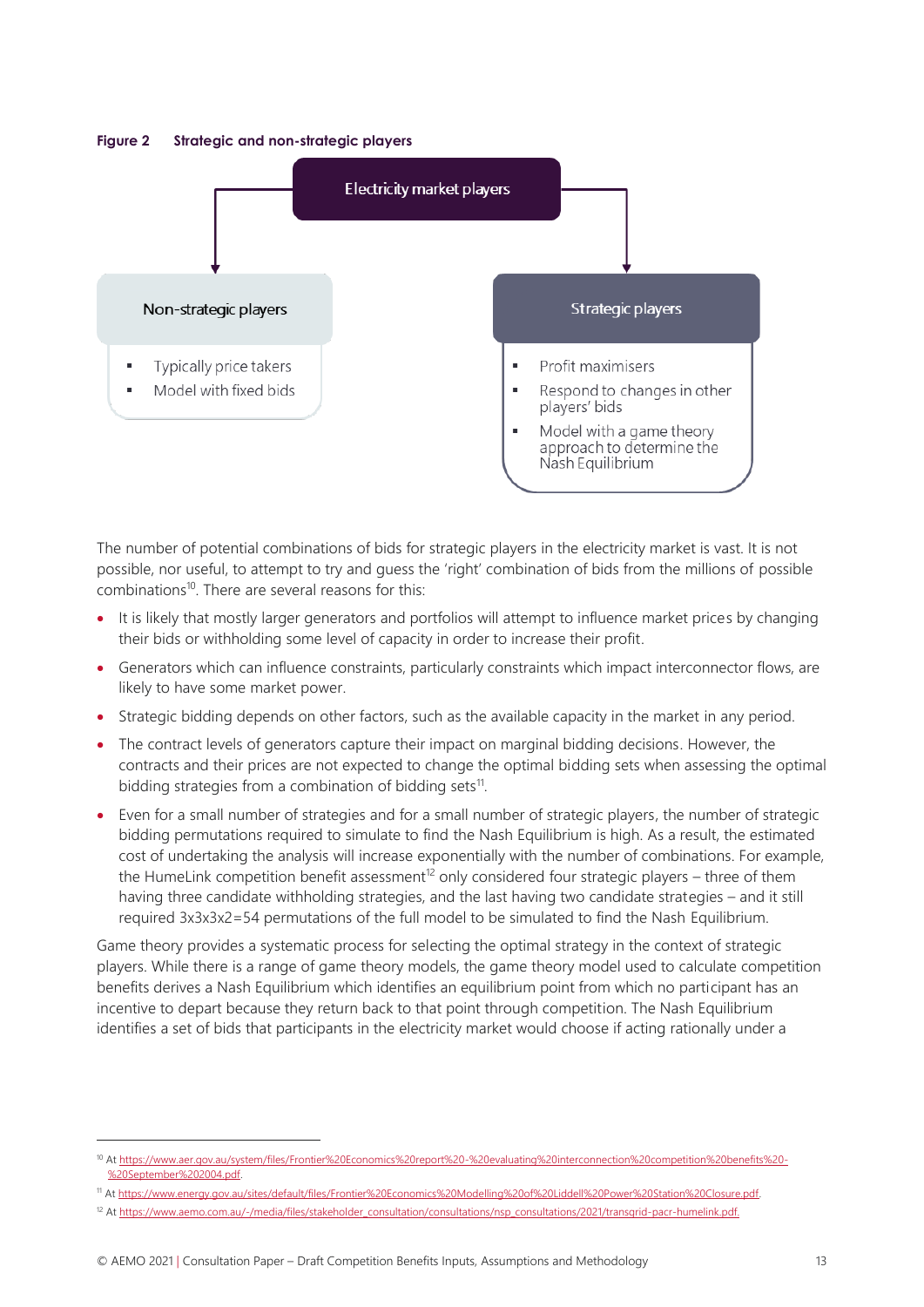given set of market conditions<sup>13</sup>. An equilibrium outcome is found when the best response of all players coincides<sup>14</sup>; that is, all strategic players maximise their profit from all the combinations of bids.

A range of bids can be used for a game theory approach, including capacity bids, price bids, or a combination of both<sup>15</sup>. Note that strategic players can be portfolios, which have a single generator or multiple generators in one or more regions in the NEM. EY's approach focuses on selecting the largest generation portfolios in each region to be strategic players, and applies strategic bidding to only the largest generators in each portfolio (predominantly coal-fired generators).

Hydro generators can also play strategically in the market. Modelling hydro generators (including pumped hydro generators) strategically is complex, as their energy-constrained dispatch depends on several factors such as storage capacity, inflow and availability. The Frontier approach in 2004 modelled hydro generators and storages as non-strategic, and this approach was also adopted by EY for the HumeLink PACR. In Frontier's view, this assumption tends to provide a conservative view of competition benefits<sup>16</sup>, although AEMO notes that this may depend on ownership structures and concentration of market power in any particular circumstance. There could be situations where network augmentation increases the ability for hydro generators to exert market power, particularly if the game theoretic approach is modelled at a portfolio level rather than a power station level.

For the purpose of calculating competition benefits for the ISP, AEMO proposes to follow the strategic bidding approach adopted by EY in the Draft Competition Benefits Inputs, Assumptions and Methodology Report. It attempts to rationalise the number of strategic players and bidding strategies so that the modelling task is tractable, while remaining focused on the changes in bidding behaviour likely to have the most impact.

#### **Matters for consultation**

- Do you agree that rationalising strategic participation to focus on the largest generation portfolios in each region (predominantly coal-fired generators), as adopted in EY's methodology, is appropriate? If not, what alternative ways could the strategic participants in the game theoretic model be rationalised?
- Do you agree that modelling hydro generators and storages as non-strategic players will result in a conservative estimate of competition benefits in the NEM? If not, why not, and how else could the game be implemented for energy-constrained units?

#### <span id="page-13-0"></span>2.2.2 Selecting the generation development plan

AEMO notes that CDPs evaluated in the ISP comprise multiple transmission augmentations. The least-cost generation and storage expansion and retirement plans for a CDP will vary significantly between a CDP and its counterfactual development path (where no transmission is built).

Neither Frontier's approach nor the AER's RIT-T Guidelines are specific when it comes to whether different generation development plans should be considered in the assessment of competition benefits with and without a specific CDP (or even a credible option for a RIT-T).

Following the approach presented in the EY's Draft Competition Benefits Inputs, Assumptions and Methodology Report, the counterfactual capacity expansion plan would be adopted for both CDP and

<sup>13</sup> A[t https://www.aer.gov.au/system/files/Frontier%20Economics%20report%20-%20evaluating%20interconnection%20competition%20benefits%20-](https://www.aer.gov.au/system/files/Frontier%20Economics%20report%20-%20evaluating%20interconnection%20competition%20benefits%20-%20September%202004.pdf) %20September%202004.pdf

<sup>14</sup> A[t https://www.aer.gov.au/system/files/Frontier%20Economics%20report%20-%20evaluating%20interconnection%20competition%20benefits%20-](https://www.aer.gov.au/system/files/Frontier%20Economics%20report%20-%20evaluating%20interconnection%20competition%20benefits%20-%20September%202004.pdf) [%20September%202004.pdf.](https://www.aer.gov.au/system/files/Frontier%20Economics%20report%20-%20evaluating%20interconnection%20competition%20benefits%20-%20September%202004.pdf)

<sup>15</sup> A[t https://www.energy.gov.au/sites/default/files/Frontier%20Economics%20Modelling%20of%20Liddell%20Power%20Station%20Closure.pdf.](https://www.energy.gov.au/sites/default/files/Frontier%20Economics%20Modelling%20of%20Liddell%20Power%20Station%20Closure.pdf)

<sup>&</sup>lt;sup>16</sup> A[t https://www.aer.gov.au/system/files/Frontier%20Economics%20report%20-%20evaluating%20interconnection%20competition%20benefits%20-](https://www.aer.gov.au/system/files/Frontier%20Economics%20report%20-%20evaluating%20interconnection%20competition%20benefits%20-%20September%202004.pdf) [%20September%202004.pdf.](https://www.aer.gov.au/system/files/Frontier%20Economics%20report%20-%20evaluating%20interconnection%20competition%20benefits%20-%20September%202004.pdf)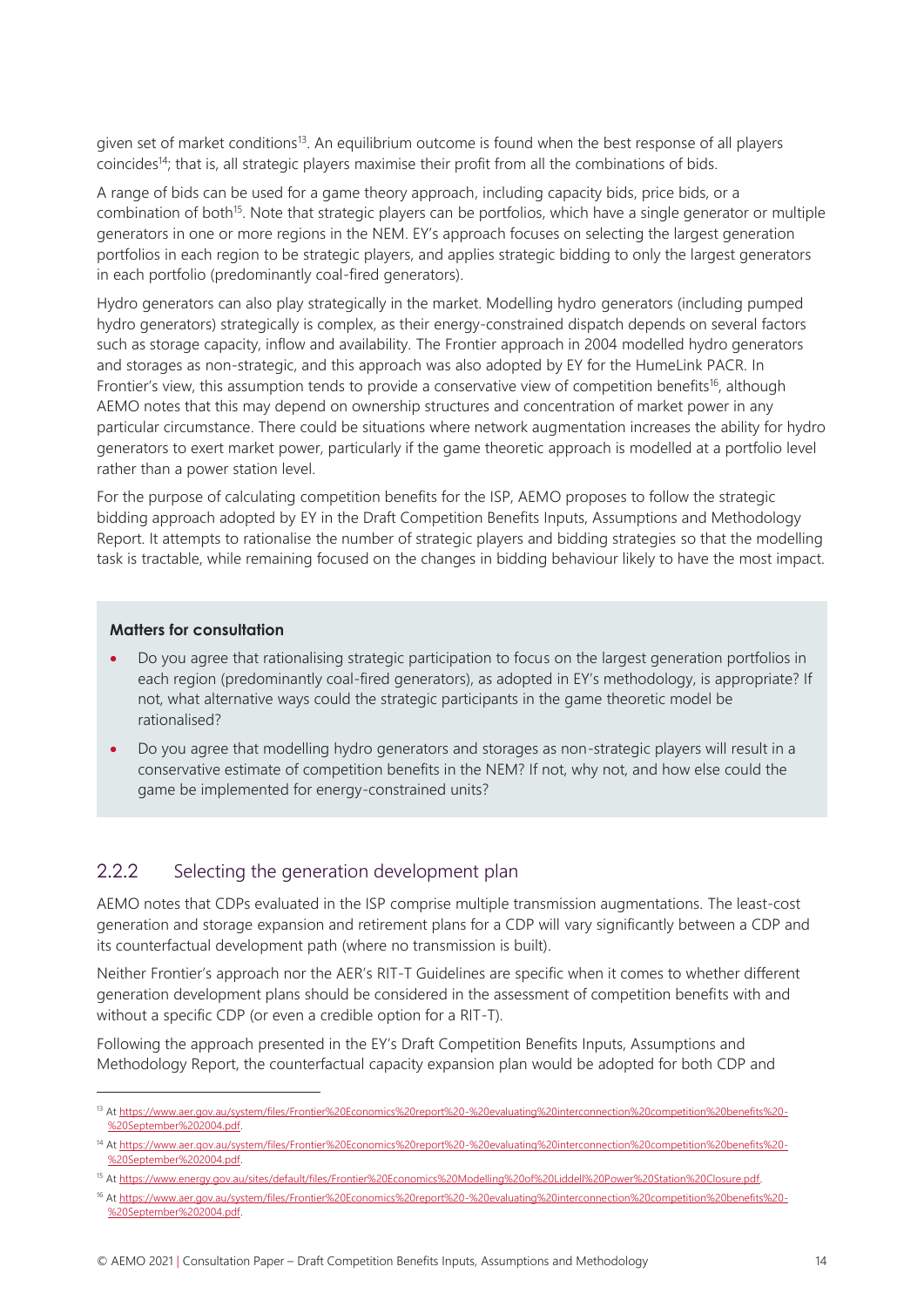counterfactual cases for the purpose of calculating competition benefits. EY provides an explanation of this in Section 3.2.2 of the Draft Competition Benefits Inputs, Assumptions and Methodology Report.

AEMO perceives that a disadvantage of following the approach outlined in EY's Draft Competition Benefits Inputs, Assumptions and Methodology Report is that an over-supplied market would be modelled in the CDP case, risking over-estimation of the level of competition and therefore over-stating the competition benefits. This is particularly pertinent in the ISP, where traditional benefits for a CDP comprise heavily of capital deferral benefits. If a CDP or network augmentation delays the need for new generation or storage capacity then such a significant increase in competition would not be observed.

The potential over-statement of competition benefits applies to both classes of static competition benefits:

- Competition cost savings as competition in the CDP case would be overestimated due to the reduced ability for strategic players to exert market power.
- Competition benefits due to a demand response as the lower wholesale electricity prices associated with an over-supplied market would result in an over-estimation of the corresponding demand response.

See Appendix A1 for examples that illustrate the variation on competition benefits outcomes due to consideration of different generation development plans.

AEMO therefore seeks stakeholder views on whether, for the purpose of calculating competition benefits in the ISP, it is more appropriate to:

- 1. Adopt the distinct capacity expansion plans for each of a CDP and its counterfactual development, or
- 2. Use the counterfactual generation and storage development plan for both the counterfactual and CDP cases.

#### **Matters for consultation**

• In estimating the degree of market power between states of the world with and without network developments, should associated differences in generation and storage investment be considered?

#### <span id="page-14-0"></span>2.2.3 Competition benefits due to demand response

Frontier's approach (and EY's) also accounts for benefits that result from a response to lower electricity market prices, causing an increase in the level of aggregate demand, driven by the elasticity of demand to wholesale market price changes, along with the associated increase in supply to meet the higher demand. These are referred to as competition benefits due to demand response<sup>17</sup> and reflect the increase in consumer and producer surpluses<sup>18</sup>. Visually, they are shown as the dark blue area in Figure 3.

As an example, the modelling for the HumeLink PACR included an assessment of competition benefits from demand response.

To calculate these, following EY's methodology outlined in the Draft Competition Benefits Inputs, Assumptions and Methodology Report, both the augmented case supply and demand curves are required to be constructed. This allows determining the new equilibrium point for the augmentation case with the consideration of elasticity of the demand to wholesale market price.

<sup>&</sup>lt;sup>17</sup> Note that, within this document, using the original Frontier terminology, 'demand response' refers to changes in underlying demand for electricity to changes in wholesale price. This is different from the more recent use of the term 'demand response' in the context of customer demand or virtual power plants (VPPs) responding to short-term price signals through their retailer or via the Wholesale Demand Response mechanism.

<sup>&</sup>lt;sup>18</sup> In economics, this increase in producers and consumers surpluses from reducing market inefficiencies is referred to as a reduction in dead weight loss.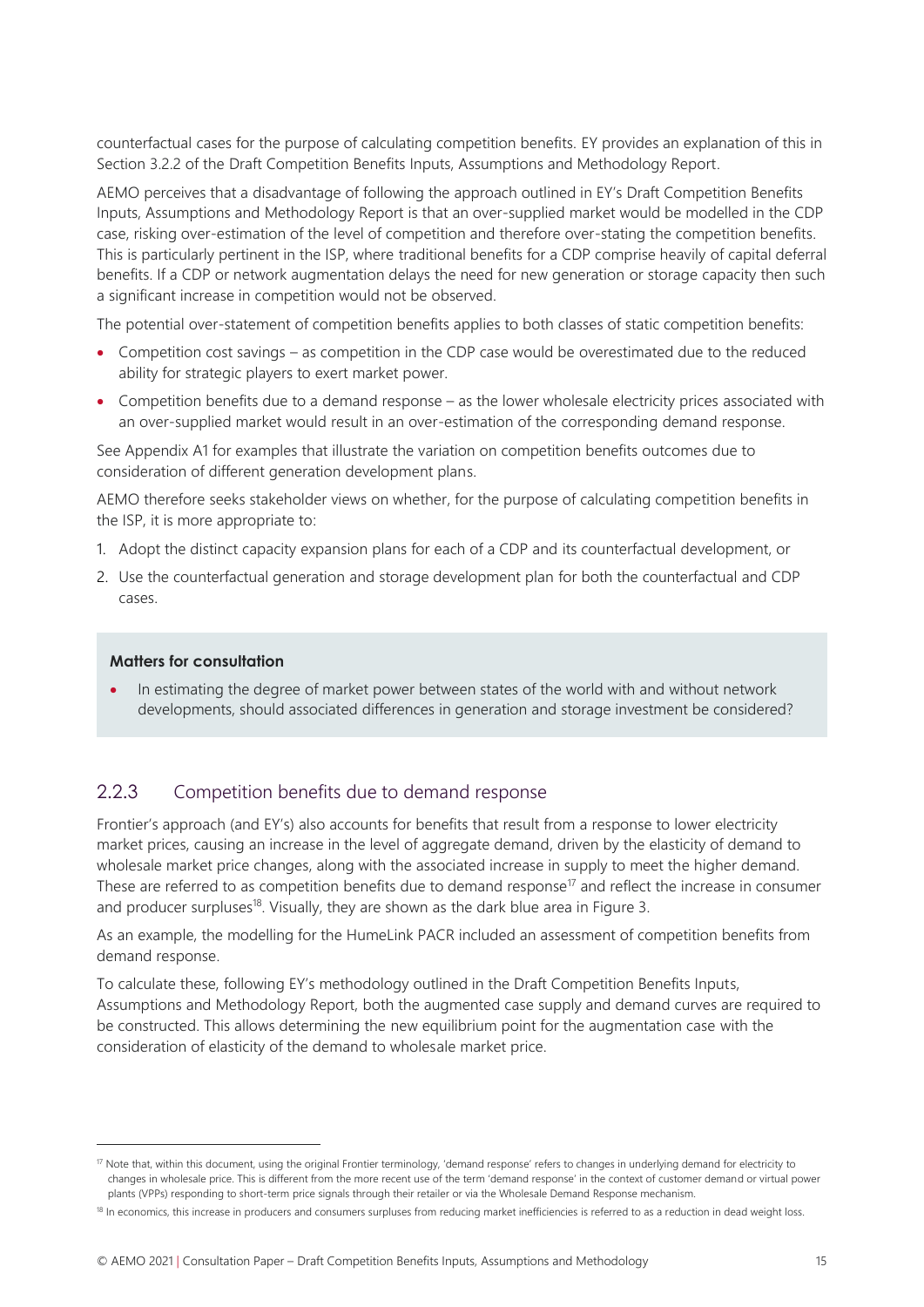

<span id="page-15-0"></span>**Figure 3 Calculation of competition benefits from demand response**

#### **Supply curve**

The supply curve is a representation of the marginal price offered for any level of demand. The slope of the augmented supply curve in each region is estimated. The approach outlined in EY's Draft Competition Benefits Inputs, Assumptions and Methodology Report is to apply a small change in each region's demand, re-simulate, and then calculate the resulting prices in that region and other regions.

In an ISP context, this requires a substantial increase in the modelling effort. As a minimum, it requires an additional five simulations for the entire modelling horizon to estimate the slope of the supply curve for each region for each year. These extra simulations allow a supply curve to be estimated based on the slope between the original augmentation case and the additional simulations (with a change in demand).

A finer representation of the supply curve could be created by modelling additional runs, fitting the supply curve to these extra data points, however the increase in accuracy is unlikely to justify the increase in computation. Even in the simplest case, the increase in computation is significant.

#### **Demand elasticity**

Elasticity of demand is the ratio between the change in demand and the change in price<sup>19</sup>. If demand is elastic then (all else being equal) if price reduces demand will increase and vice versa. It is an important factor in the calculation of competition benefits from demand response. As shown i[n Figure 3,](#page-15-0) apart from the electricity price differences between the counterfactual and augmentation case, the size of the dark blue area is also influenced by the elasticity of the demand. That is, if demand is highly responsive to price changes, the slope

<sup>19</sup> Oxford Reference[, https://www.oxfordreference.com/view/10.1093/oi/authority.20110803095745343,](https://www.oxfordreference.com/view/10.1093/oi/authority.20110803095745343) accessed 23 September 2021.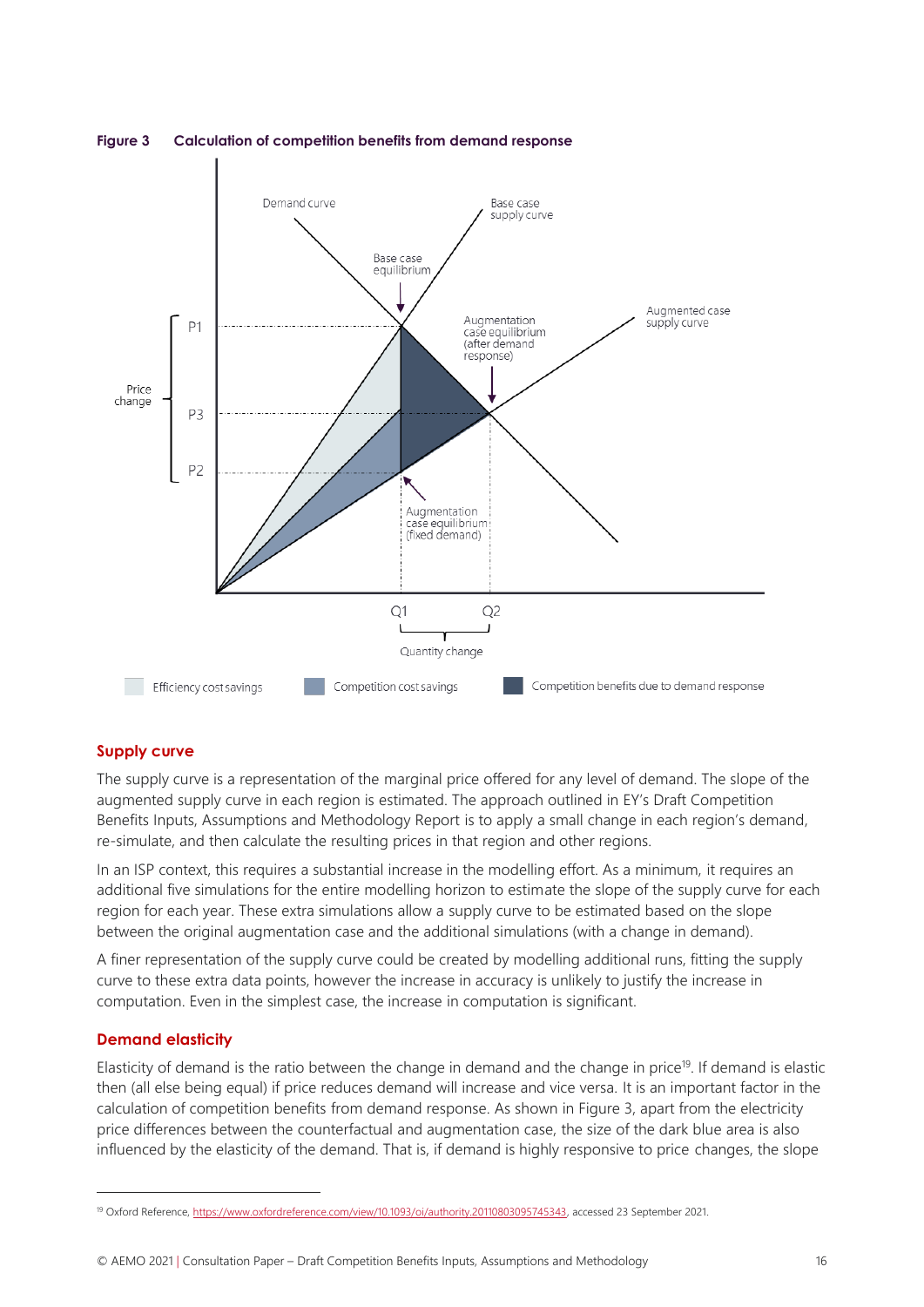of the demand curve is flatter and thus the competition benefits due to demand response are higher and vice versa.

#### **Uncertainty of estimated competition benefits from demand response**

Figure 3 shows the importance of both the difference between the base case and augmented case supply curves as well as the demand elasticity. Both are uncertain.

On the supply side, two things in particular matter:

- **Assumed supply mix** if, for simplicity, the same generation development plan was assumed for both the counterfactual and augmented case, the latter could (with the addition of the additional network capacity) result in sustained market oversupply compared to what the market would deliver in an equilibrium as per discussion in Section [2.2.2.](#page-13-0) For a CDP, considering a generation development plan optimised for that case will give the most appropriate augmented supply curve. This could result in higher prices (less supply than if the counterfactual generation development path was assumed) and thus less competition benefits from demand response.
- **Realistic forecast price outcomes for the assumed supply mix** the bidding strategies selected to provide the Nash Equilibrium (see Section [2.2.1\)](#page-11-1) are sensitive to assumptions around ownership and contracting levels. Ideally, price outcomes align with what could be reasonably expected.

When it comes to the demand elasticity, publicly available literature (see Section 3.2.4 in the Draft Competition Benefits Inputs, Assumptions and Methodology Report) reports a wide range of elasticity of demand values, and by inference this type of static competition benefit carries significant uncertainty.

Price elasticities are generally assessed at retail level, and must be converted to an equivalent response at wholesale price level. If, for example, wholesale prices make up approximately half the retail prices (with the remainder being network tariffs, environmental costs and retail margins), the elasticity should be halved. Additionally, if no increase in network tariffs is assumed in the augmentation case to reflect transmission expansion costs, there is a risk the demand response will be over-estimated.

#### **Matters for consultation**

- Do you agree with EY's approach outlined in the Draft Competition Benefits Inputs, Assumptions and Methodology Report for calculating competition benefits due to a demand response?
- In your opinion, is it appropriate to apply this general approach in the ISP?
- In your opinion, is the effort required to calculate competition benefits due to a demand response proportionate, given the level of uncertainty regarding future outcomes?
- Given the computational burden associated with calculating competition benefits due to demand response, under what circumstances should these benefits be considered?

#### 2.2.4 Applicability to the ISP framework

#### **Criteria for deciding when to consider competition benefits**

AEMO proposes applying the competition benefits methodology within the ISP framework in cases where competition benefits may be material to selection of the ODP:

- AEMO considers that competition benefits for CDPs are likely to be material where:
	- CDPs deliver an amount of traditional benefits such that consideration of competition benefits may change the ranking of candidate development paths and the final selection of an ODP, and therefore has potential to be material to ISP outcomes. That is, the relativity of traditional benefits between CDPs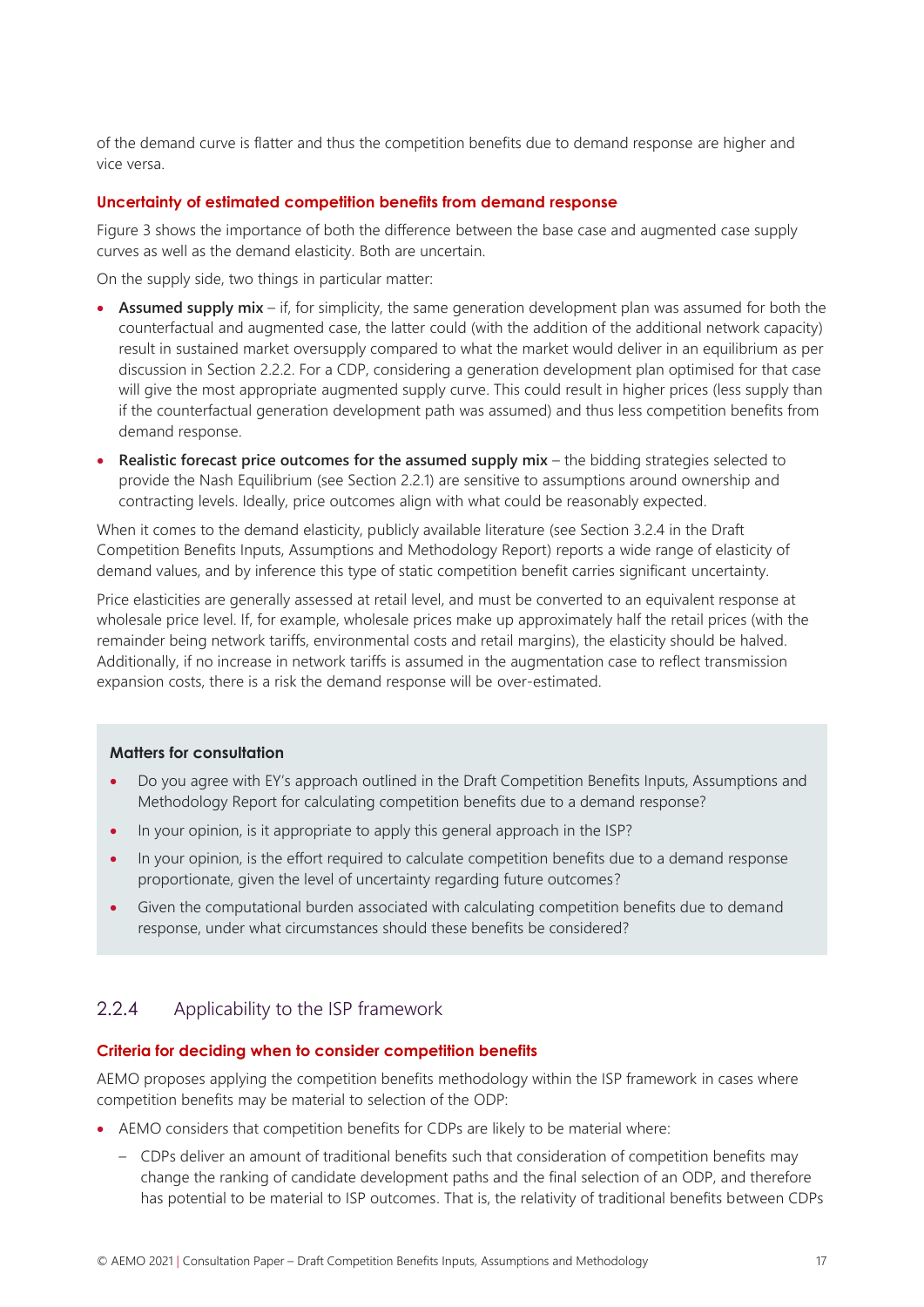is sufficiently close and yet the suite of network developments materially different, such that considering competition benefits may result in a change to which CDP is selected as the ODP; and

- CDPs deliver significant fuel cost savings under the competitive bidding approach. Significant fuel cost savings is an indicator that the transmission options that form the development path result in a substantial change in dispatch of thermal fuel generators. Only a material change in the dispatch of those can deliver material competition cost savings.
- Due to the computational complexity and inherent uncertainty, AEMO will not calculate competition benefits if AEMO has reason/s to believe competition benefits are not material to the ODP selection.

#### **Time horizon**

In circumstances where AEMO proposes calculating competition benefits according to these criteria, AEMO proposes only considering competition benefits for 10 years starting from the earliest commissioning date for an actionable ISP project in any of the CDPs being assessed, because:

- As in the case study presented in the Draft Inputs, Assumptions and Methodology report, methods used in previous studies to calculate competition benefits have been developed around strategic behaviour of portfolios with larger thermal generators being dominant in the NEM regions where they are located. These are modelled as strategic players, as per Section [3.1.](#page-19-1) Other types of generation, including variable renewable generation and energy constrained units, whether hydro with storage, pumped hydro, or battery storage, are modelled as non-strategic. As more and more coal plants retire, the market share of strategic players reduces, resulting in reduced ability for strategic behaviour over time, and thus a reduced likelihood of finding material competition benefits<sup>20</sup>.
- While strategic bidding can be calculated through game theoretic approaches for any future year, the resulting price outcomes are typically very dependent on input assumptions such as contracting levels/vertical integration and future ownership of generation. Under the proposed methodology the strategic portfolios and their associated bidding strategies are selected to align broadly with historical outcomes. As market conditions change with generator retirements, new builds and transmission augmentation, there is increased uncertainty that the outcomes will be reflective of the future in the longer term.

Competition benefits found over the time horizon and under circumstances outlined above will be considered along with the traditional benefits in AEMO's assessment of CDPs, and could potentially result in a change in ranking of candidate development paths, potentially influencing final selection of the ODP.

#### **Role of ISP scenarios**

In the HumeLink case study presented in the Draft Competition Benefits Inputs, Assumptions and Methodology Report, modelling was undertaken for four 2020 ISP scenarios to calculate both traditional benefits and competition benefits in each scenario. The total competition benefit was calculated as the weighted sum of competition benefits across all scenarios where the weighting used to calculate the competition benefit reflected the weighting applied to each scenario in the 2020 ISP. In this modelling, competition benefits varied across ISP scenarios: those that had greater spare capacity showed a decline in the market power and competition benefits relative to ISP scenarios that had limited capacity.

Competition benefits are proposed to be considered in the ISP if this class of market benefit is likely to materially affect the outcome of the assessment of the ODP. In selecting which CDPs to calculate competition benefits for, according to the criteria proposed above, it is plausible that certain ISP scenarios are not material to selection of the ODP. In these scenarios, the effort required to calculate competition benefits for CDPs would not be warranted given the immateriality to selection of ODP.

<sup>&</sup>lt;sup>20</sup> New methodologies, should they emerge, that take into account strategic behaviour of new supply technologies, in particular storage options and potentially wind, can extend the workable horizon of identifying material competition benefits.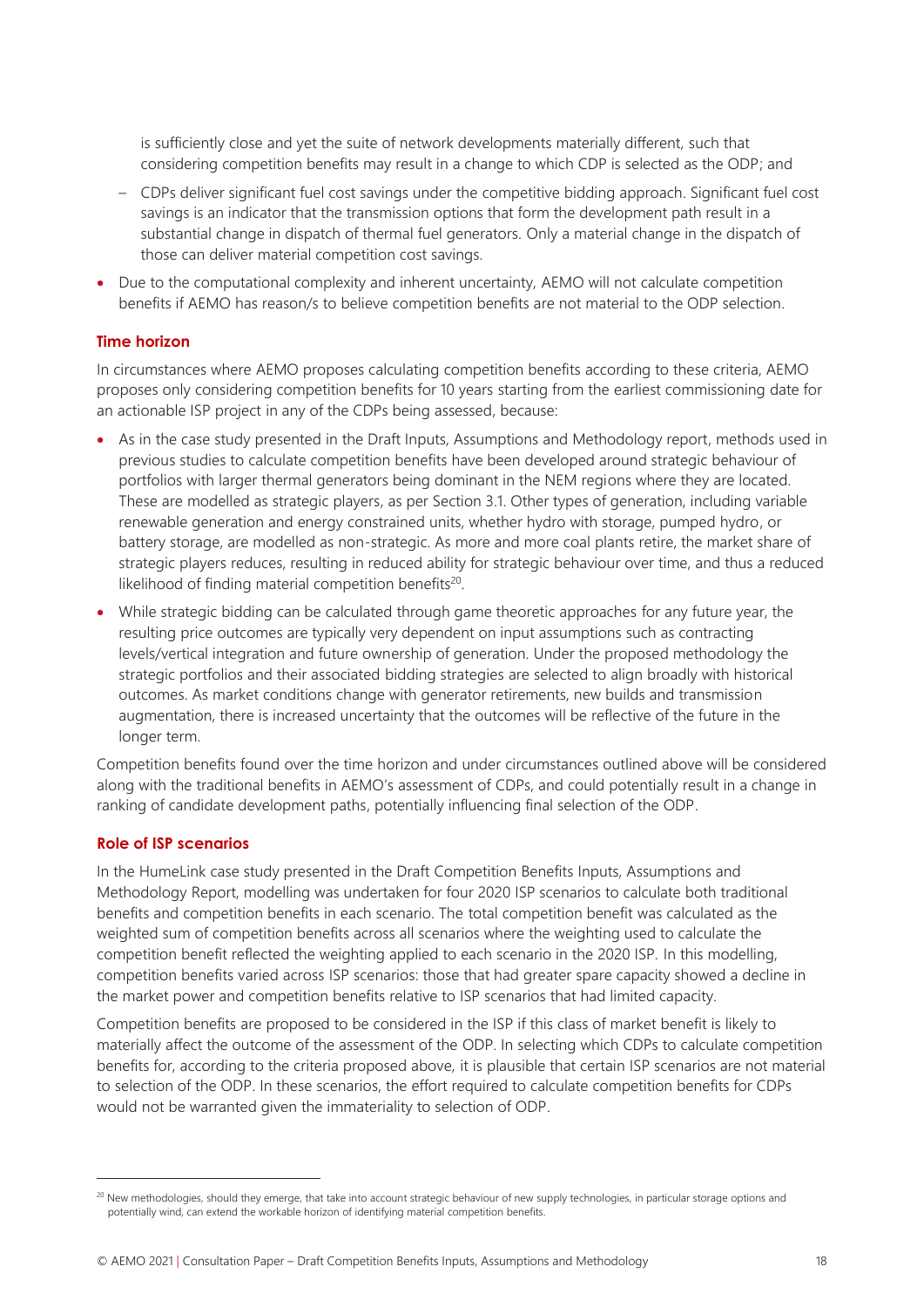AEMO therefore proposes selecting ISP scenarios in which competition benefits are potentially considered according to the following criteria:

- The likelihood of each scenario, whereby a scenario with higher likelihood is more likely to be material to selection of the ODP and is therefore a higher priority for considering competition benefits; and
- Whether, based on the competition benefits calculated in other scenarios and the relative level of spare capacity, competition benefits are likely to be material under that scenario.

#### **Matters for consultation**

- Is the proposed application appropriate for the ISP, given that modelling competition benefits for all CDPs is not practicable in time available to develop an ISP? If not, what other methodology could be practically applied, and what is the associated computational complexity?
- Do you agree with the proposed circumstances for selecting which CDPs should be tested for competition benefits? If not, what alternative criteria would you recommend?
- Do you agree with the proposed time horizon to calculate competition benefits across?
- Do you agree with the underlying premise that strategic portfolio concentration will reduce over time? If not, how would you propose this is managed within the methodology?
- Do you agree with the proposed approach to select which ISP scenarios competition benefits will be calculated for?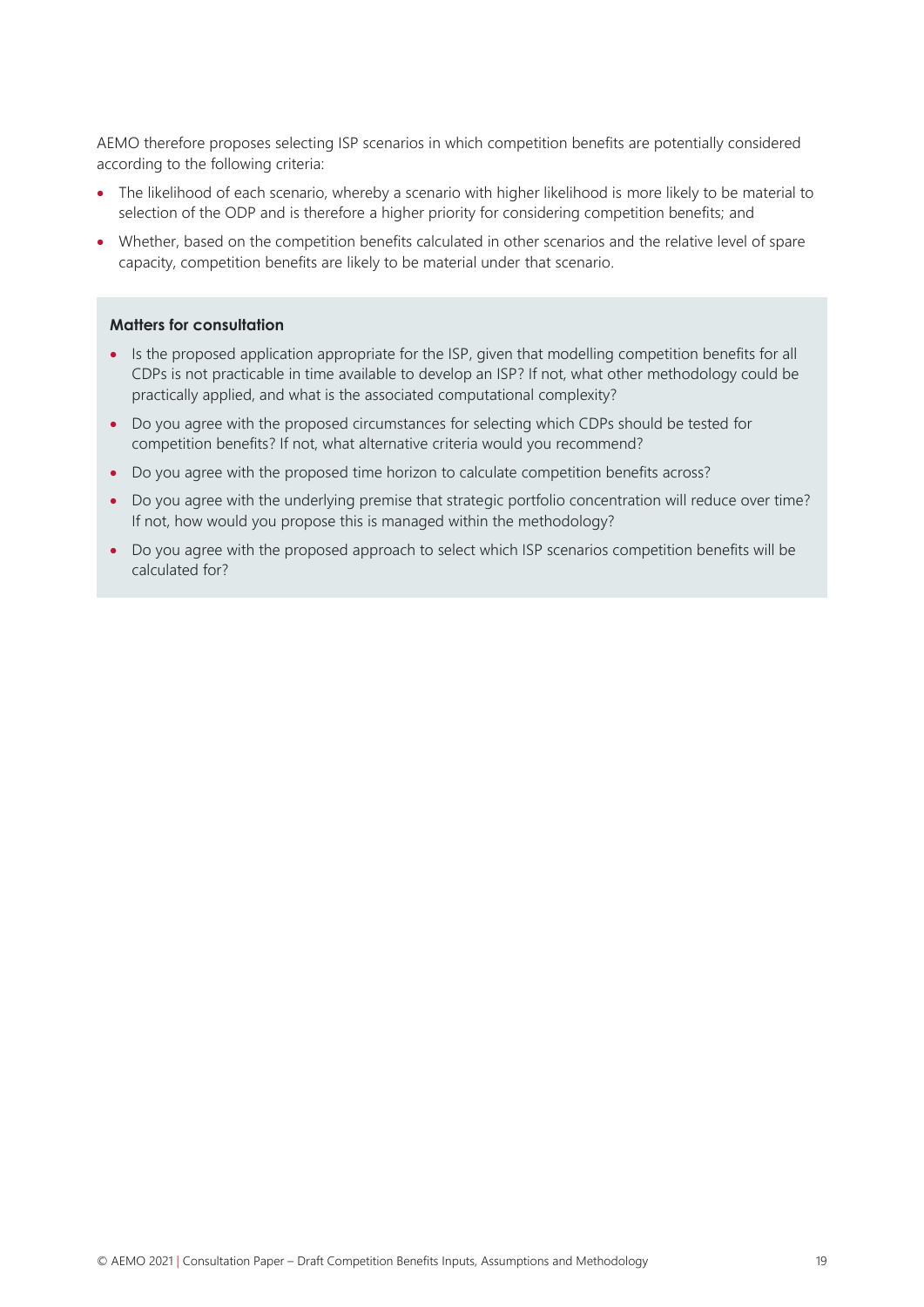## <span id="page-19-0"></span>**3. Draft inputs and assumptions**

### <span id="page-19-1"></span>3.1 Strategic bidding selection

To ensure the analysis is computationally feasible, only strategic players most likely to be in a position to exercise market power are selected in the game-theoretic model, with all others regarded as non-strategic.

To guide the selection of strategic players, measures of market share or market concentration can be considered, including those reported in the AER's State of the Energy Market<sup>21</sup> report:

- Market share for each company by both capacity and generation.
- The Herfindahl–Hirschman Index (HHI) index by region (an often-used measure for market concentration).
- The Pivotal Supplier Test (PST) by region, indicating how often dispatch of the largest (PST-1) or two largest (PST-2) generators are required to meet market demand within a region, taking into account possible interconnector flows.

The selection of strategic players should also account for expected generator retirements, as well as entry of new generators, within the modelling horizon. This may reduce the number of strategic players, as was seen in the HumeLink case study presented in the Draft Competition Benefits Inputs, Assumptions and Methodology Report.

To calculate the competition benefits in the 2022 Draft ISP, AEMO proposes leveraging recent competition benefits studies, namely the 2019 Frontier Economics study and TransGrid's HumeLink PACR, and use the same set of strategic players (see Table 2). Despite being done in 2019, the Frontier Economics study remains relevant as a starting point, as it concluded that new peaking generation would be profitable due to the strategic bidding of incumbent generators maintaining prices at profitable levels. These new peaking generators, Kurri Kurri and Tallawarra B, have been incorporated in AEMO's 2021 IASR. The timing of Liddell's retirement and of new entry generators in New South Wales are still current information to be used in the Draft 2022 ISP, and no new information has come to light that would render this information out of date.

Generators are assumed to withdraw their respective capacity to a price of \$500/MWh – refer the Draft Competition Benefits Inputs, Assumptions and Methodology report.

| <b>Portfolio</b> | <b>Generators</b> | <b>Strategy options</b> |
|------------------|-------------------|-------------------------|
| AGL NSW          | Bayswater         | 40%, 70%, 80%           |
| AGL VIC          | Loy Yang A        | 80%, 95%                |
| EA NSW           | Mt Piper          | 40%, 75%, 80%           |
| Stanwell QLD     | Stanwell, Tarong  | 40%, 70%, 90%           |

#### <span id="page-19-2"></span>**Table 2 Strategic players and bidding strategies proposed for the 2022 Draft ISP**

<sup>&</sup>lt;sup>21</sup> The most recent is AER, State of the Energy Market 2021, at [https://www.aer.gov.au/system/files/State%20of%20the%20energy%20market%20](https://www.aer.gov.au/system/files/State%20of%20the%20energy%20market%202021%20-%20Full%20report_1.pdf) [2021%20-%20Full%20report\\_1.pdf](https://www.aer.gov.au/system/files/State%20of%20the%20energy%20market%202021%20-%20Full%20report_1.pdf), accessed 11 October 2021.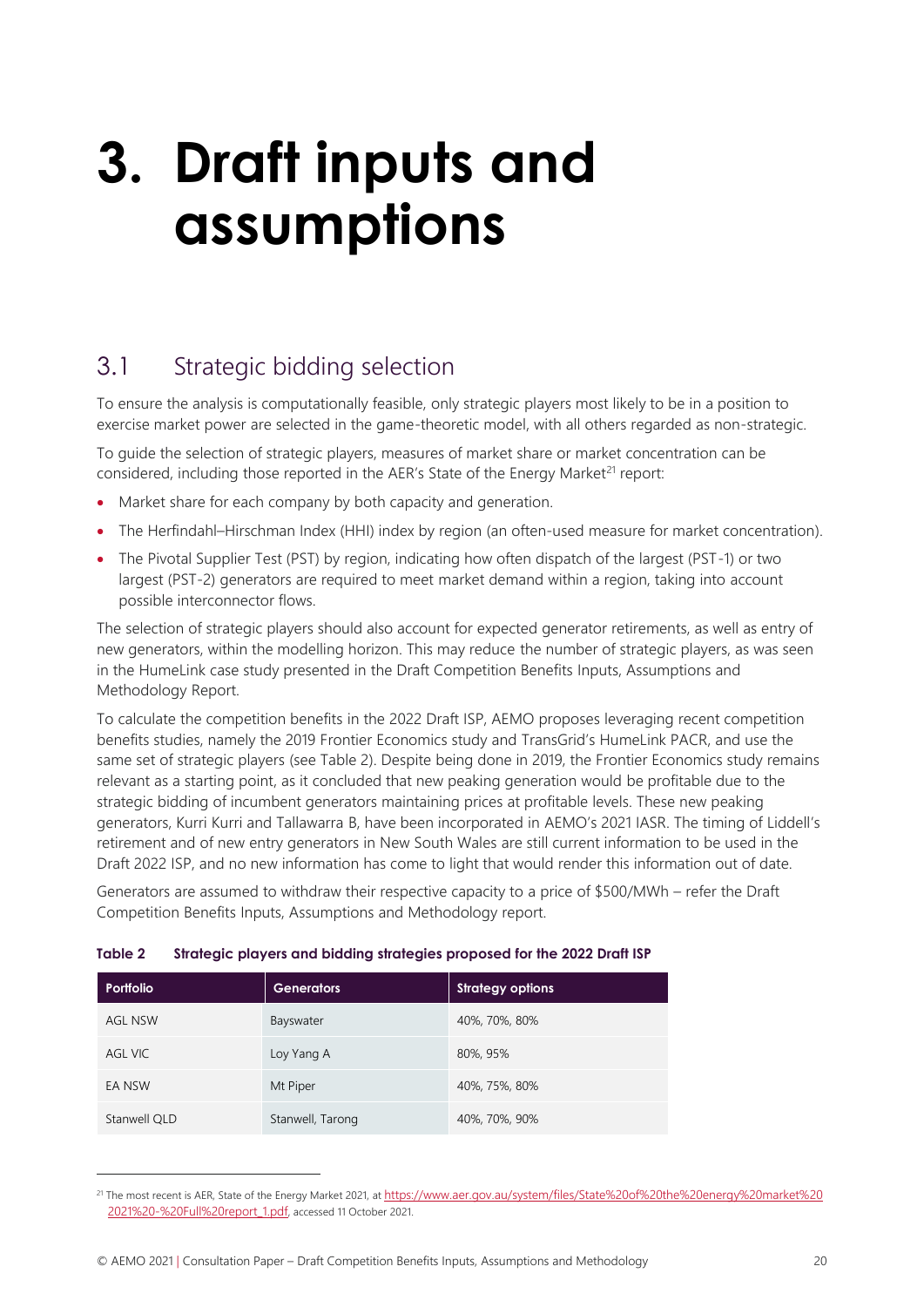#### **Matters for consultation**

- Do you agree with EY's proposed selection of strategic players outlined in the Draft Competition Benefits Inputs, Assumptions and Methodology report, and is it reasonable to apply this selection more generically for the ISP?
- Do you agree with EY's assumption that the optimal bidding strategies can be assumed to remain stable over time as the market evolves, as a means of managing computational burden?
- Do you agree that the strategic options percentages (proportion of capacity offered at SRMC) proposed by EY and reported in [Table 2](#page-19-2) are reasonable?
- Do you agree \$500/MWh is an appropriate value to bid in capacity that is not offered at SRMC?

### <span id="page-20-0"></span>3.2 Time periods

For the 2022 ISP, to help reduce modelling complexity, AEMO proposes applying strategic bidding only for the peak demand periods of 6.00 am to 10.00 am and 6.00 pm to 10.00 pm. These time periods were identified through modelling by EY for the HumeLink PACR as periods where the capability of strategic players to change their bids or withhold their capacity to raise prices is high. EY also applied strategic bidding for all periods in the HumeLink PACR modelling and found the results were not significantly different.

Longer term, with retirements of more thermal generation, flexible plant may have more market power overnight whenever wind generation is low. However, this is unlikely to be material in the 10-year time horizon AEMO is proposing to focus on for competition benefits. If strategic bidding was to be applied to overnight periods, the bidding strategies selected to reach Nash Equilibrium could differ to the selected bidding strategies for peak demand periods. This would increase modelling complexity.

#### **Matters for consultation**

• For the purpose of the ISP, do you agree that the majority of competition benefits are likely to occur during the peak demand periods of 6.00 am to 10.00 am and 6.00 pm to 10.00 pm?

### <span id="page-20-1"></span>3.3 Elasticity of demand to wholesale price

Price elasticity is a key assumption when calculating the competition benefits from demand response. These benefits arise where electricity is offered at a lower price for a sustained period, allowing more consumption at prices no larger than the willingness to pay for electricity (used as a proxy for the marginal utility of using electricity).

The relevant price elasticity to consider is the long-run price elasticity. Price elasticities cannot be directly measured, and estimates are generally considered uncertain<sup>22</sup>. AEMO publishes price elasticities used for its demand forecasting in its IASR each year. Different elasticities may be used depending on sector (residential or business) or consumption type (baseload versus heating/cooling).

For the purpose of calculating competition benefits due to a demand response, AEMO proposes using only a single aggregate number, consistent with the value of -0.05 adopted by EY for the HumeLink PACR.

<sup>&</sup>lt;sup>22</sup> The price elasticities may also be asymmetric, so a particular price increase may lead to a larger reduction in consumption than the increase in consumption from a similar reduction in price.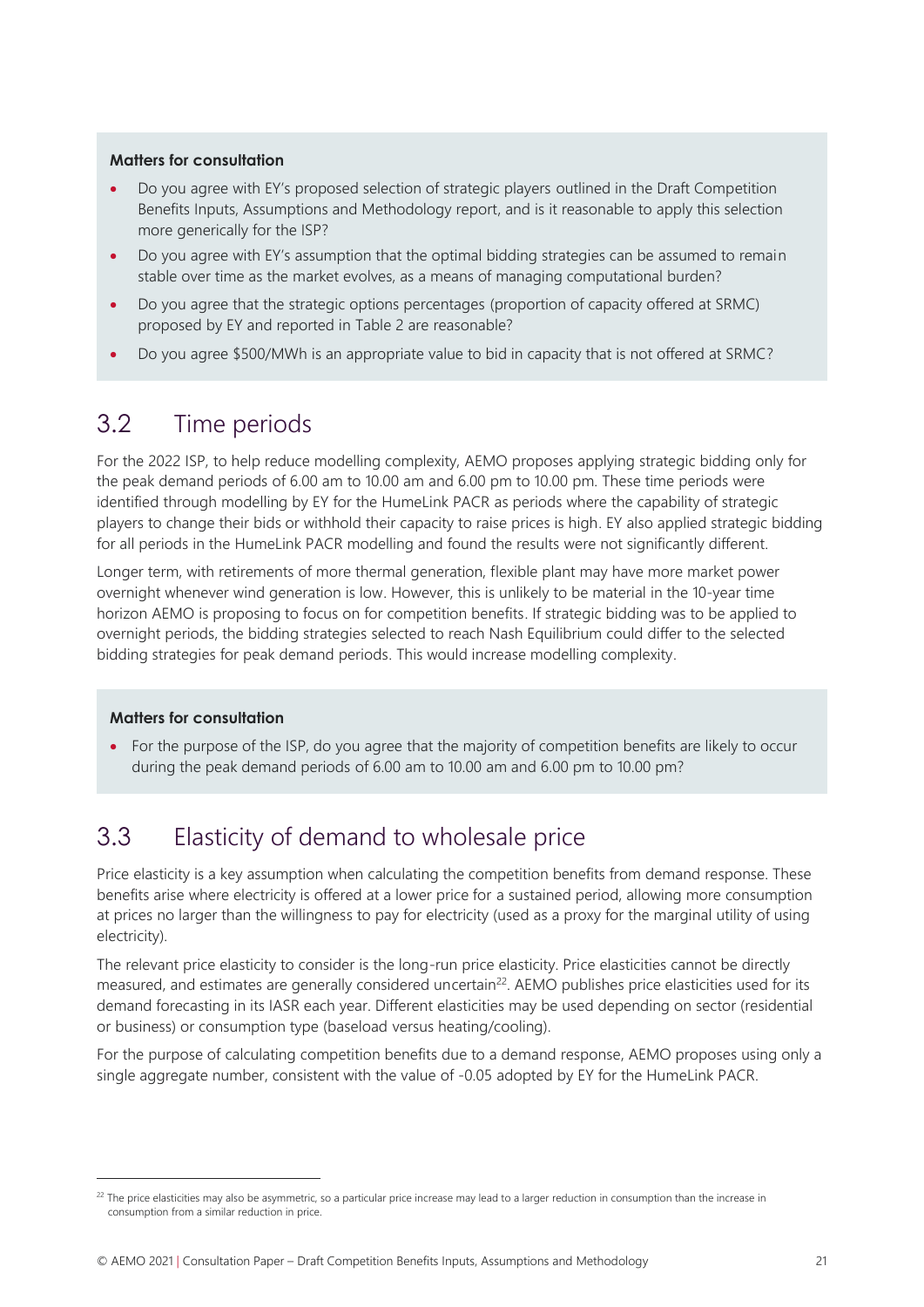#### **Matters for consultation**

- Do you agree with the proposed elasticity of demand value of -0.05, and associated justification for this value outlined in the Competition Benefits Inputs, Assumptions and Methodology Report?
- Do you agree with EY's approach of converting a retail price elasticity to an equivalent demand response at the wholesale price level?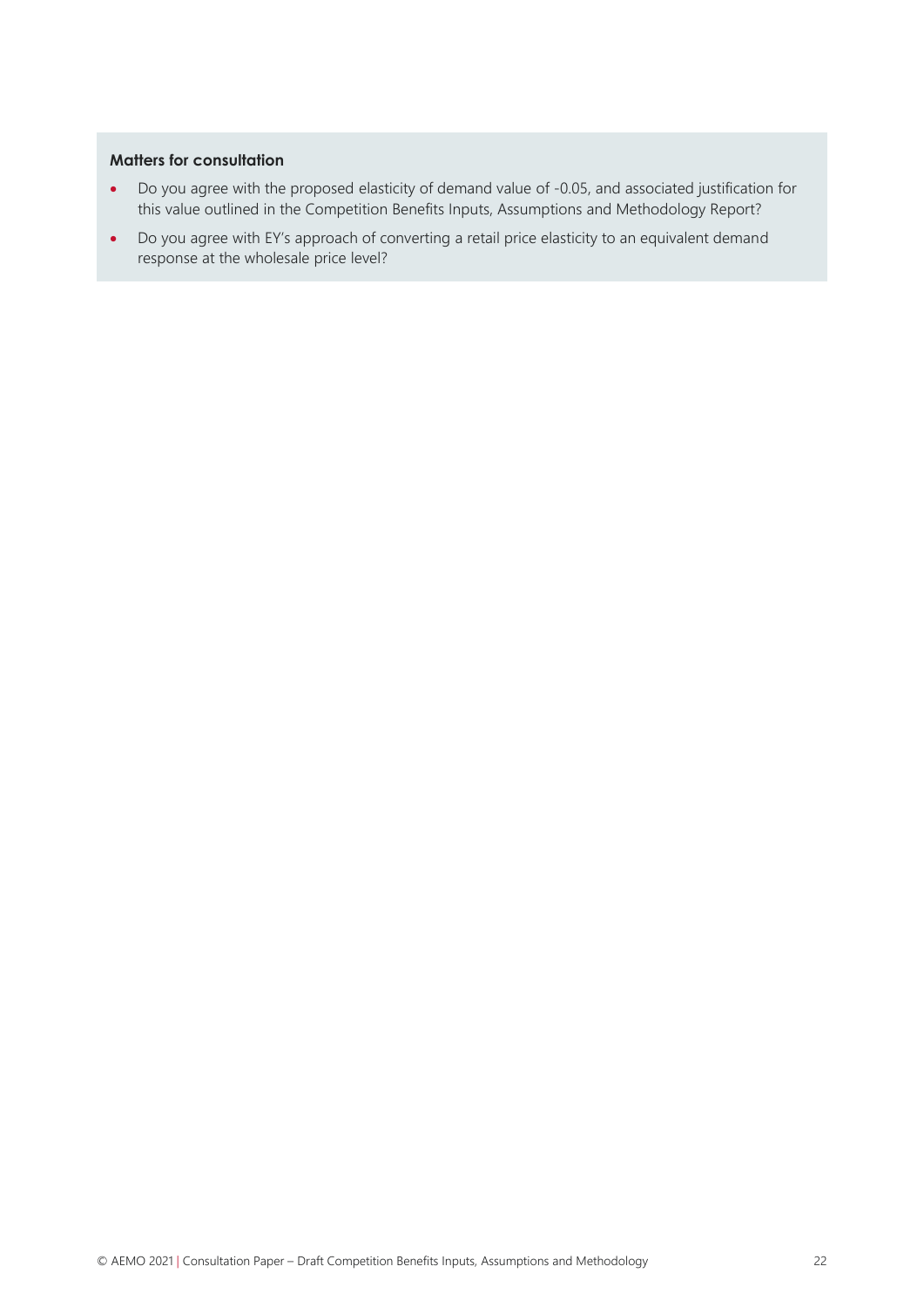## <span id="page-22-0"></span>**4. Other points of consultation**

Stakeholders are invited to provide a written submission to the questions outlined in this Consultation Paper, and on any other matter related to the methodologies, inputs, and assumptions for calculating competition benefits relevant to the ISP process.

Submissions need not address every question posed and are not limited to the specific consultation questions noted in this Consultation Paper.

#### **Matters for consultation**

- In your view, what are the major points of uncertainty in outcomes of competition benefits modelling?
- Are the proposed inputs, assumptions, and methodology appropriate given your view on the level of uncertainty?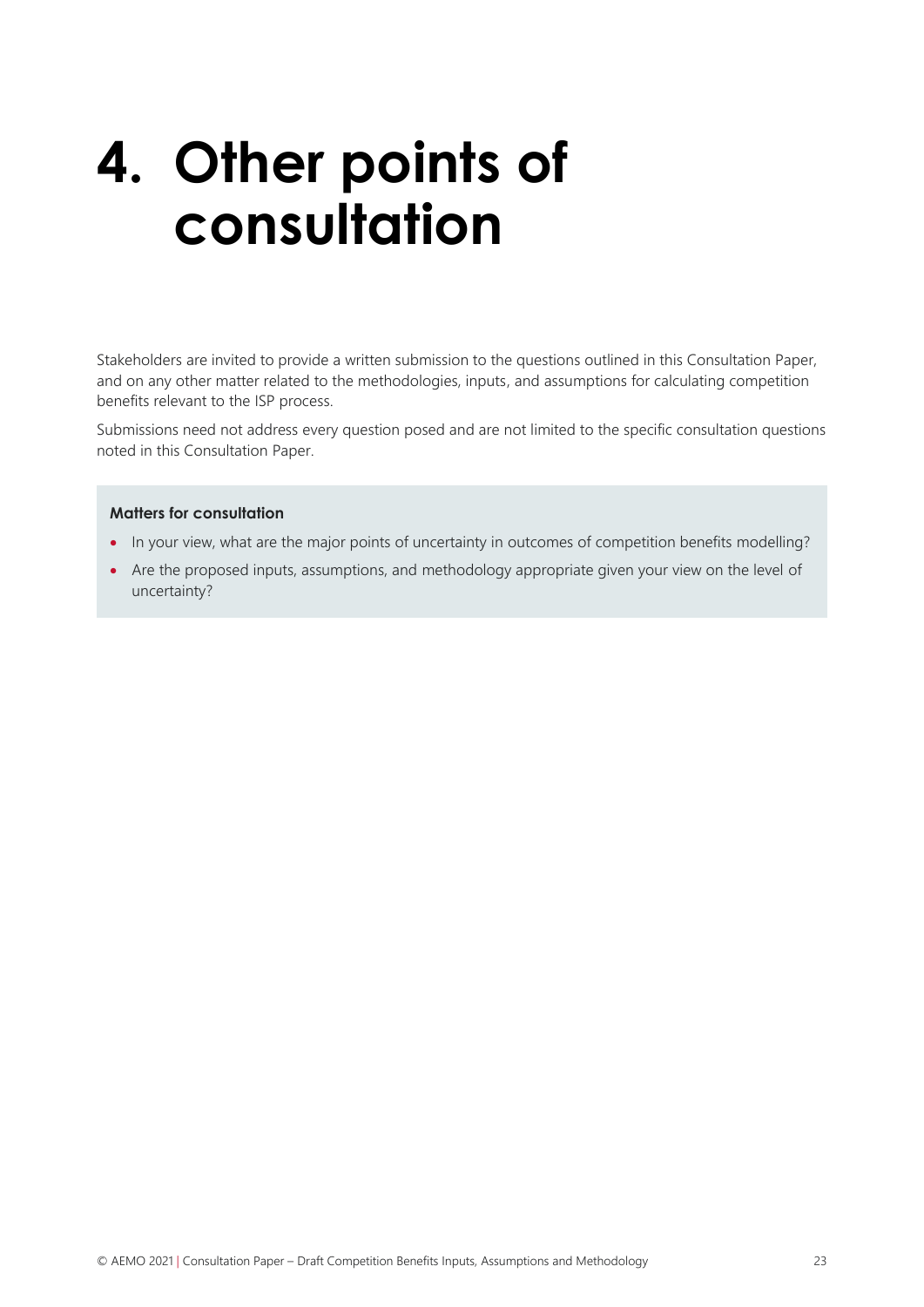## <span id="page-23-0"></span>**5. Next steps**

The single-stage consultation process begins upon the release of this Consultation Paper. The next steps in the consultation process are shown in the table below.

| Step                                                                                                           | Date             |
|----------------------------------------------------------------------------------------------------------------|------------------|
| ISP stakeholder workshop to provide stakeholders opportunity to ask questions of clarification                 | 26 October 2021  |
| Consumer workshop to allow consumers to provide verbal submissions as an alternative to<br>written submissions | 28 October 2021  |
| Written submissions to this Consultation Paper are due                                                         | 14 November 2021 |
| Publication of the updated ISP Methodology and IASR                                                            | 10 December 2021 |

#### **ISP stakeholder workshop**

AEMO will undertake a workshop with ISP stakeholders on 26 October 2021. The purpose of this workshop will be to provide ISP stakeholders with the opportunity to discuss and clarify any aspect of the Draft Competition Benefits Inputs, Assumptions and Methodology Report with AEMO and EY. Should ISP stakeholders wish to formally respond to this Consultation Paper, they should do so by providing written feedback by 14 November 2021.

#### **Consumer workshop**

AEMO will also host a Consumer workshop on 28 October 2021. The purpose of the Consumer workshop will be provided consumers and consumer representatives with the opportunity to provide verbal feedback on the Competition Benefits Inputs, Assumptions and Methodology Report. AEMO will document this feedback and it will be treated as formal written feedback to the Consultation Paper similar to other written feedback received by 14 November 2021.

#### **Updated ISP Methodology and IASR**

AEMO will update the ISP Methodology and IASR to reflect the final Competition Benefits Inputs, Assumptions and Methodology Report and publish these together with a consultation summary report by 10 December 2021.

Details on major milestones in the ISP process can be found in the ISP Timetable<sup>23</sup>, and additional information on upcoming events and consultations for the ISP are outlined on AEMO's website<sup>24</sup>. Details on how to get involved in the consultation process are also provided on the website<sup>25</sup>.

<sup>24</sup> A[t https://aemo.com.au/energy-systems/major-publications/integrated-system-plan-isp/2022-integrated-system-plan-isp/opportunities-for-engagement.](https://aemo.com.au/energy-systems/major-publications/integrated-system-plan-isp/2022-integrated-system-plan-isp/opportunities-for-engagement)

<sup>&</sup>lt;sup>23</sup> A[t https://aemo.com.au/-/media/files/major-publications/isp/2021/2022-isp-timetable.pdf?la=en.](https://aemo.com.au/-/media/files/major-publications/isp/2021/2022-isp-timetable.pdf?la=en)

<sup>25</sup> A[t https://aemo.com.au/energy-systems/major-publications/integrated-system-plan-isp/2022-integrated-system-plan-isp/get-involved.](https://aemo.com.au/energy-systems/major-publications/integrated-system-plan-isp/2022-integrated-system-plan-isp/get-involved)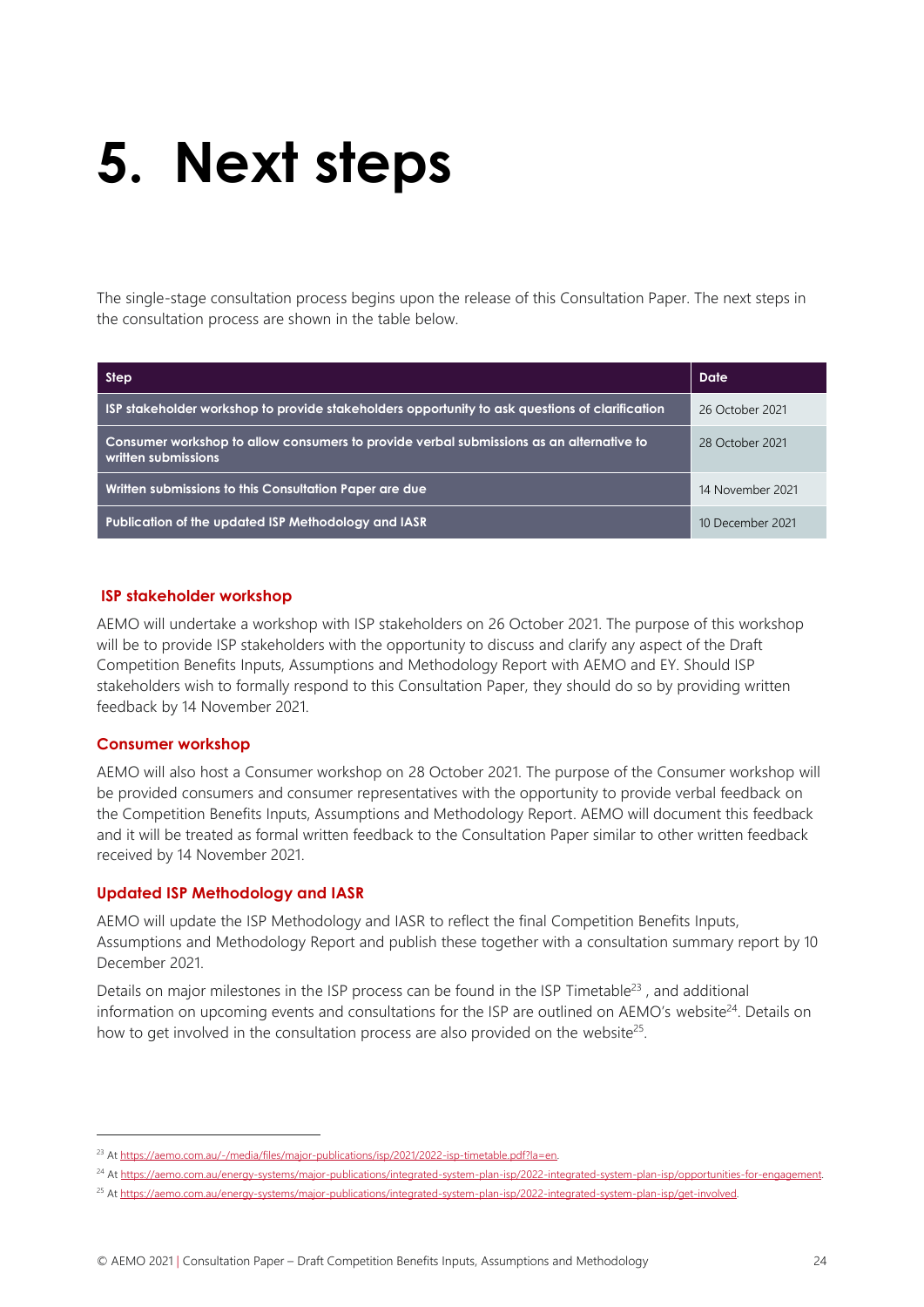## <span id="page-24-0"></span>**Appendix A1 – Examples of competition benefit calculations**

To illustrate the issue surrounding calculation of competition benefits with and without consideration of changes in generation investment in response to the augmentation, the following three examples draw on example 34 of Appendix A in the AER's RIT-T Guidelines<sup>26</sup>. AEMO is seeking views from stakeholders regarding the appropriate approach to adopt for ISP modelling of competition benefits.

#### **Example 1: no capital deferral benefit associated with augmentation**

Assume:

- Load is 200 MW.
- There are three generators capable of serving this load:
	- − Coal-fired generation with a SRMC of \$10/MWh and 120 MW capacity.
	- − Mid-merit gas-fired generation with a SRMC of \$50/MWh and 100 MW capacity.
	- − Peaking oil-fired generation with a SRMC of \$100/MWh and 40 MW capacity.
- The credible option entails developing an interconnector with a capacity of 140 MW to a competitive region that supplies electricity at a constant SRMC of \$12/MWh.
- The coal-fired generator behaves strategically; that is, it maximises its short-run profit, given by: Quantity\*(Price SRMC).
- The coal-fired generator, due to technical requirements, has a minimum generation level of 60 MW and must offer its capacity in increments of 10 MW.

All other generators (including the power supplied through the interconnector) behave competitively. That is, they bid their full capacity into the market at SRMC.

In the base case:

- The three generators in the region make the following offers:
	- − Coal-fired generation offers 90 MW at \$10/MWh.
	- − Mid-merit gas-fired generation offers 100 MW at \$50/MWh.
	- − Peaking oil-fired generation offers 10 MW at \$100/MWh.
- The peaking generator sets the market price at \$100/MWh.
- Total dispatch costs are  $90*10 + 100*150 + 10*100 = 16,900$  per hour.
- In the state of the world with the credible option:
- The interconnector enables the supply of 140 MW of electricity at \$12/MWh.
- The generators in the region make the following offers:
- − Coal-fired generation offers 120 MW at \$10/MWh.

<sup>&</sup>lt;sup>26</sup> A[t https://www.aer.gov.au/system/files/AER%20-%20Regulatory%20investment%20test%20for%20transmission%20application%20guidelines%20-](https://www.aer.gov.au/system/files/AER%20-%20Regulatory%20investment%20test%20for%20transmission%20application%20guidelines%20-%2025%20August%202020.pdf) [%2025%20August%202020.pdf](https://www.aer.gov.au/system/files/AER%20-%20Regulatory%20investment%20test%20for%20transmission%20application%20guidelines%20-%2025%20August%202020.pdf)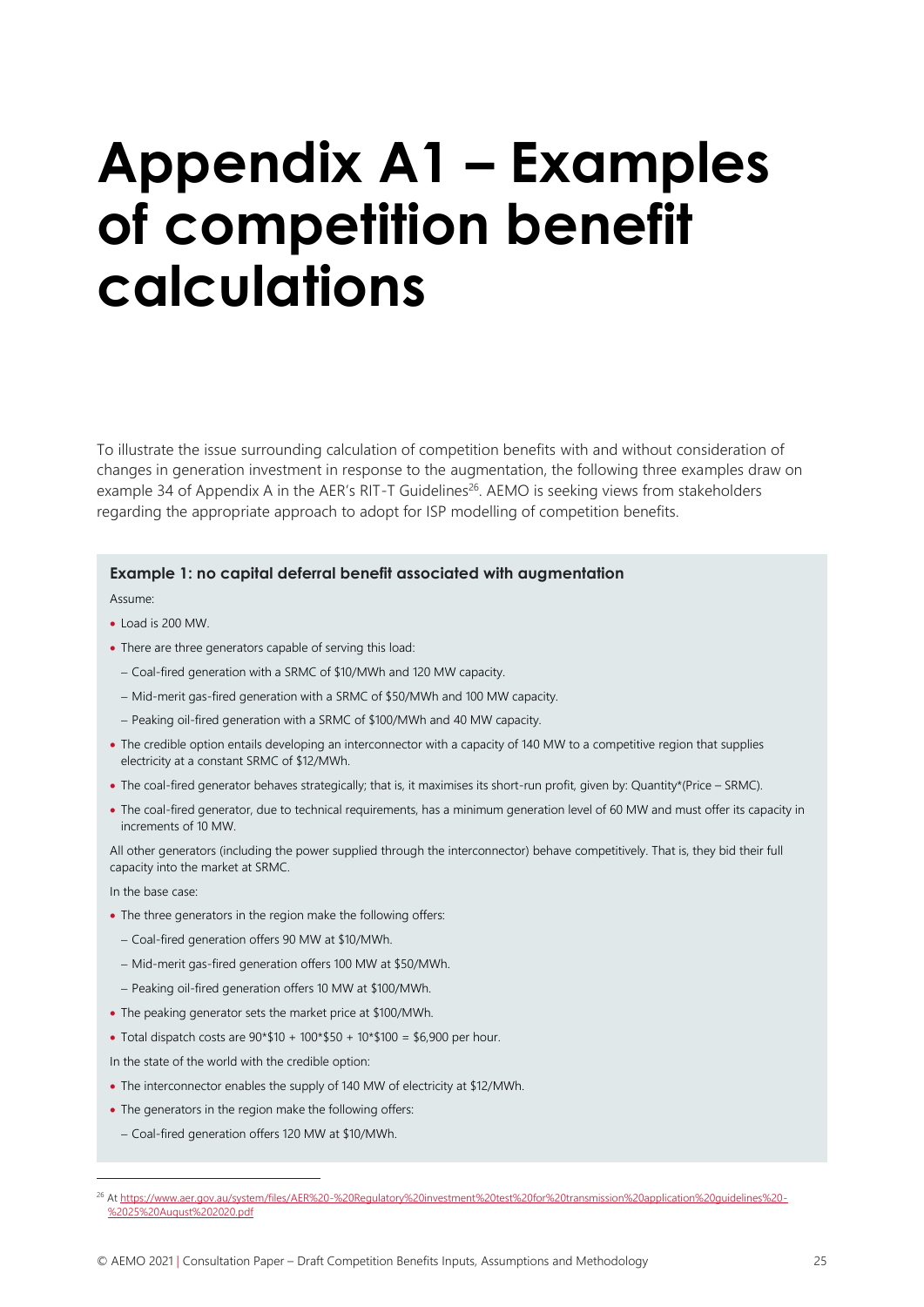- − Mid-merit gas-fired generation offers 100 MW at \$50/MWh.
- − Peaking oil-fired generation offers 40 MW at \$100/MWh.
- The marginal generator in the adjacent region sets the market price through the interconnector at \$12/MWh.
- Total dispatch costs are  $120*10 + 80*12 = 120*160$  per hour.

The change in the total dispatch cost between states of the world with and without the credible option, assuming competitive bidding in both states of the world, is:

 $(120 * $10 + 80 * $50) - (120 * $10 + 80 * $12) = $3,040$  per hour.

The change in the total dispatch cost between a state of the world with and without the credible option, assuming strategic bidding in both states of the world, is:

 $(90 * $10 + 100 * $50 + 10 * $100) - (120 * $10 + 80 * $12) = $4,740$  per hour.

The competition benefit is thus:  $$4,740 - $3,040 = $1,700$  per hour.

#### **Example 2: there is capital deferral benefit associated with augmentation and this reduced capital investment is considered when calculating competition benefits of the augmentation (this example aligns with AEMO's proposed approach)**

Now consider what would happen if load in the above example was 350 MW and a generator has just retired (leaving the three generators from the example above), causing a supply shortfall of at least 90 MW.

In the base case:

- A new mid-merit gas-fired generator of 100 MW is built to help meet the load and it offers 100 MW at \$40/MWh.
- The oil-fired peaking generator still sets the market price at \$100/MWh.
- Total dispatch costs are  $120^{27}$  \*  $$10 + 100$  \*  $$40 + 100$  \*  $$50 + 30$  \*  $$100 = $13,200$  per hour.

In the state of the world with the credible option:

- This new mid-merit gas-fired generator is not needed.
- Total dispatch costs are  $100^{28}$  \*  $$10 + 140$  \*  $$12 + 100$  \*  $$50 + 10$  \*  $$100 = $8,680$  per hour.

Now the change in the total dispatch cost between states of the world with and without the credible option, assuming competitive bidding in both states of the world, is:

 $(120 * $10 + 100 * $40 + 100 * $50 + 30 * $100) - (120 * $10 + 140 * $12 + 90 * $50) = $5,820$  per hour.

And the change in the total dispatch cost between a state of the world with and without the credible option, assuming strategic bidding in both states of the world is:

 $(120 * $10 + 100 * $40 + 100 * $50 + 30 * $100) - (100 * $10 + 140 * $12 + 100 * $50 + 10 * $100) = $4,520$  per hour.

The competition benefit is thus:  $$4,520 - $5,820 = - $1,300$  per hour.

<sup>&</sup>lt;sup>27</sup> Withholding capacity is no longer a profit maximising option for this coal generator, as the marginal price is already at \$100/MWh.

<sup>&</sup>lt;sup>28</sup> Withholding 20 MW of capacity is profit maximising, as it results in the marginal price being \$100/MWh rather than \$50/MWh.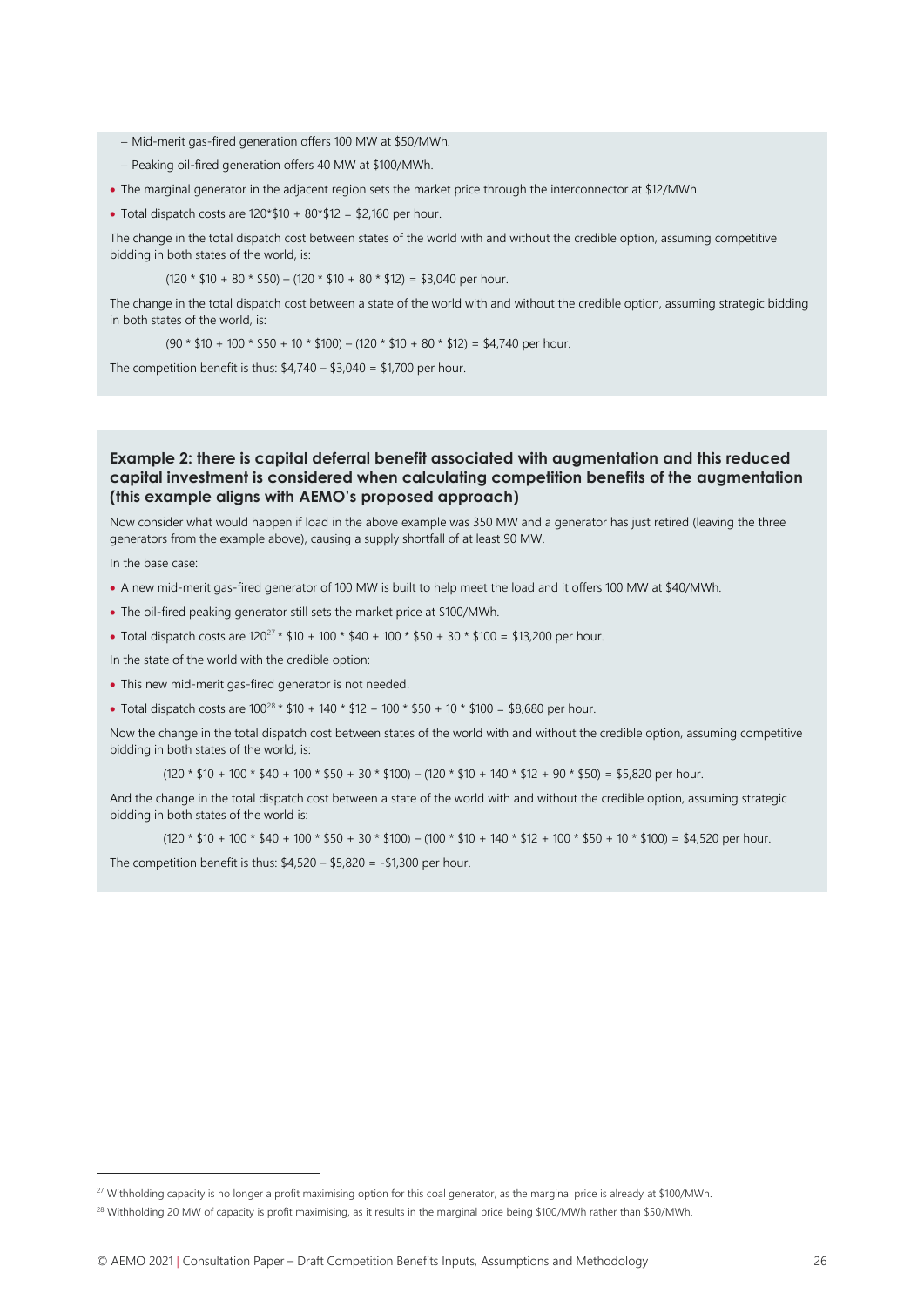#### **Example 3: there is capital deferral benefit associated with the augmentation, but this reduced capital investment is not considered when calculating competition benefits of the credible option (this example aligns with the approach presented in the Draft Competition Benefits Inputs, Assumptions and Methodology report)**

If the capital deferral with the credible option is ignored, then the additional gas-fired generation would be assumed to exist in both states of the world with and without the credible option.

In that case, the change in the total dispatch cost between states of the world with and without the credible option, assuming competitive bidding in both states of the world is:

 $(120 * $10 + 100 * $40 + 100 * $50 + 30 * $100) - (120 * $10 + 140 * $12 + 90 * $40) = $6,720$  per hour.

And the change in the total dispatch cost between a state of the world with and without the credible option, assuming strategic bidding in both states of the world is:

 $(120 * $10 + 100 * $40 + 100 * $50 + 30 * $100) - (100 * $10 + 140 * $12 + 100 * $40 + 10 * $50) = $6,020$  per hour.

The competition benefit is thus:  $$6,020 - $6,720 = - $700$  per hour.

In the last two examples with 350 MW of load, the competition benefits are actually negative regardless of whether the new gas-fired generator is assumed to be available in the state of the world with the credible option, but the magnitude of the value varies considerably depending on approach taken, as does the change in dispatch price. Small negative competition benefits are not uncommon in RIT-T assessments and can be highly sensitive to assumptions around strategic bidding or future ownership structures, which is why, up until now, most RIT-T proponents have concluded that the benefits are not material.